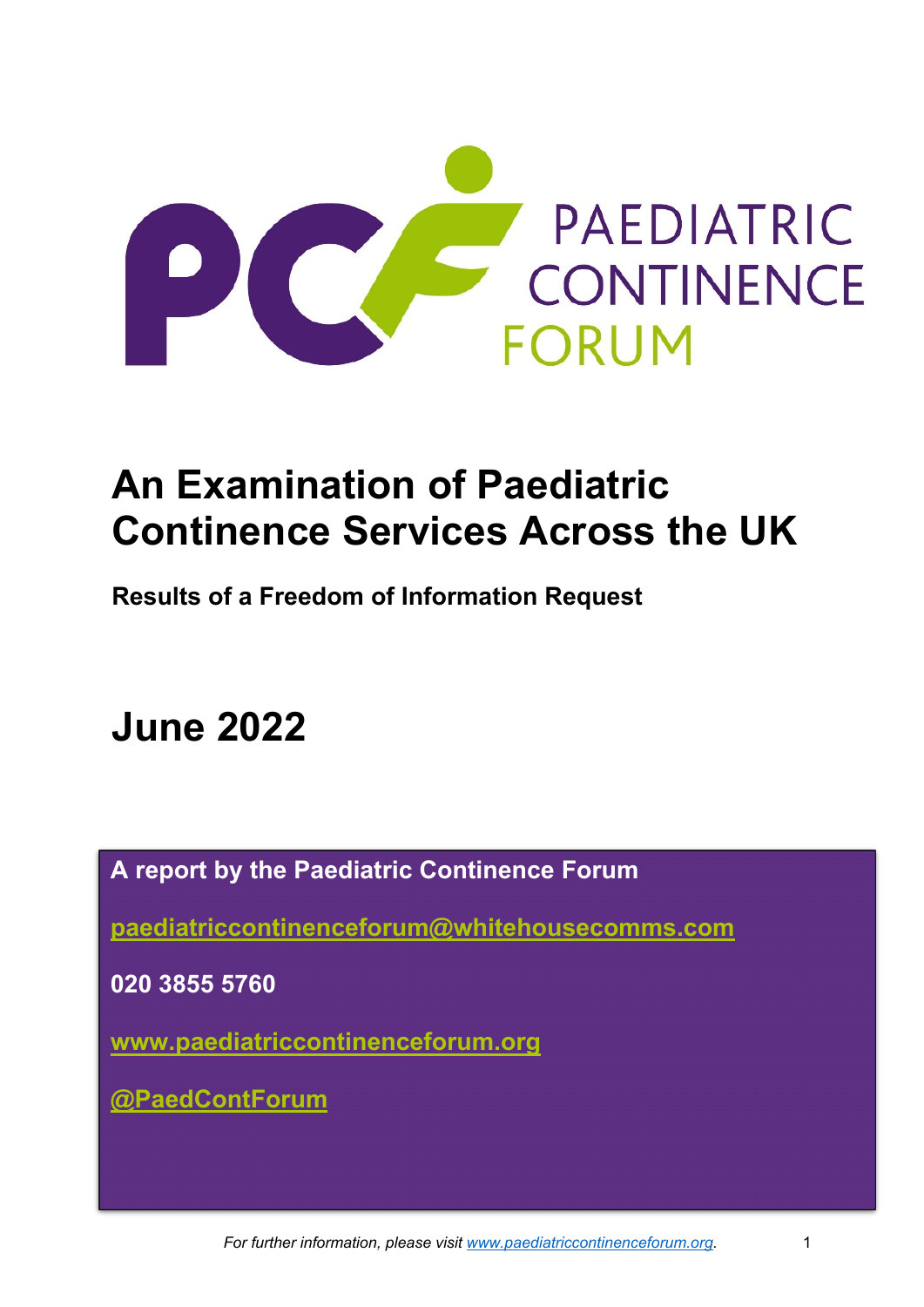## **Contents**

| What should a good and accessible community integrated nurse-led paediatric |  |
|-----------------------------------------------------------------------------|--|
|                                                                             |  |
|                                                                             |  |
|                                                                             |  |
|                                                                             |  |
|                                                                             |  |
|                                                                             |  |
|                                                                             |  |
|                                                                             |  |
|                                                                             |  |
|                                                                             |  |

# <span id="page-1-0"></span>**About the Paediatric Continence Forum**

*The Paediatric Continence Forum (PCF) has campaigned since its inception in 2003 for improvements to children's bladder and bowel services across the UK. The organisation's clinical members include key paediatricians and specialist nurses in the field, with formal representation from the All Wales Continence Forum, Bladder & Bowel UK, The British Association of Paediatric Urology and Continence Nurses, The Community Practitioners' and Health Visitor' Association, ERIC, The Children's Bowel & Bladder Charity, Paediatric Continence Scotland, The Royal College of Nursing, the Royal College of Paediatrics and Child Health, the School and Public Health Nurses Association and from Northern Ireland. The PCF also has four commercial members who support its work: Coloplast UK, Essity Ltd., Kimberly-Clark Europe Ltd, and Norgine Pharmaceuticals Ltd.*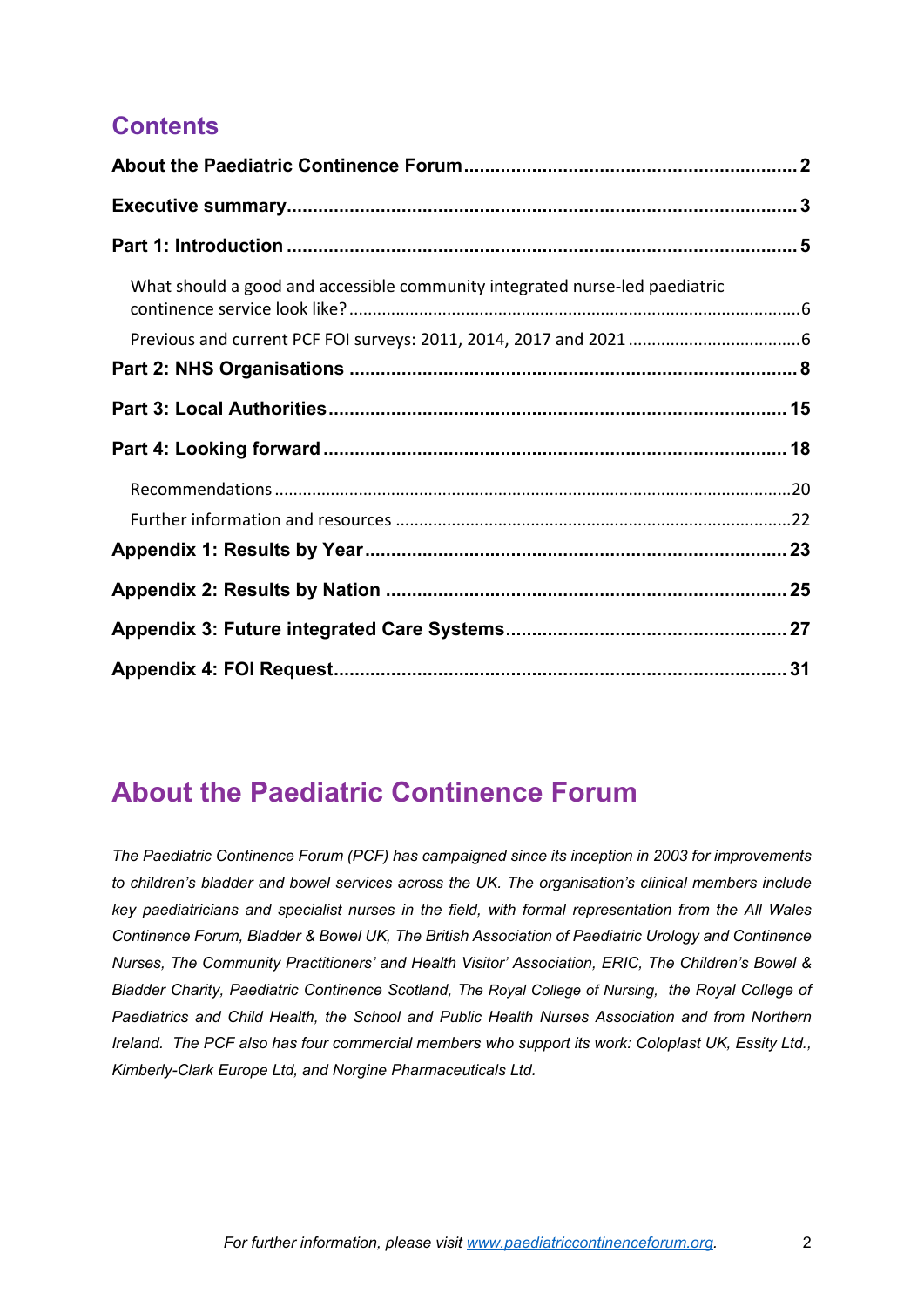# <span id="page-2-0"></span>**Executive summary**

- This report provides an analysis of the Paediatric Continence Forum's 2021 Freedom of Information (FOI) survey of paediatric bladder and bowel (continence) services across the UK. It is for anyone with an interest in paediatric continence, including commissioners, policymakers, service providers, parents, carers, children and young people.
- Bladder and bowel dysfunction (continence difficulties) include bedwetting, daytime wetting, constipation/soiling, and difficulties with toilet training. They are thought to affect about 1 in 10 out of a total population of 14,015,000 children and young people in the UK. However, the prevalence is likely to be higher than this, due to under-reporting because of the stigma, shame and embarrassment associated with these conditions, as well as the frequent mistaken assumptions that they are developmental and therefore self-limiting for most and inevitable in those with disabilities.
- Provision of comprehensive integrated community bladder and bowel services for children avoids unnecessary and costly referrals to secondary care, reduces the need for provision of continence containment products (such as nappies and pads, hereafter referred to in this document as 'products'), hence making better use of restricted NHS resources. This provision also improves clinical outcomes, quality of life and the experience for families and children.
- All children and young people from birth to 19 years with bladder and bowel dysfunction, including those with learning difficulties and physical disabilities, should have access to an integrated, community-based nurse-led paediatric continence service. This service should cover all areas of bladder and bowel dysfunction (constipation and soiling, daytime wetting, bedwetting and toilet training difficulties) as these often co-exist. The service should also arrange provision of appropriate products for those who are clinically assessed as unable to achieve continence. It should be staffed with an appropriate skill mix and be adequately resourced to meet local clinical need. It should be led by a paediatric continence nurse specialist.
- In Autumn 2021, the PCF sent an FOI request to all Clinical Commissioning Groups (CCGs) in England, Health Boards in Scotland and Wales, and Health and Social Care Trusts in Northern Ireland (hereafter, 'NHS organisations') to establish how many of them are providing the above service. The results have been compared to the results with similar FOI requests undertaken in 2011, 2014 and 2017. This FOI request was delayed by one year due to the COVID-19 pandemic.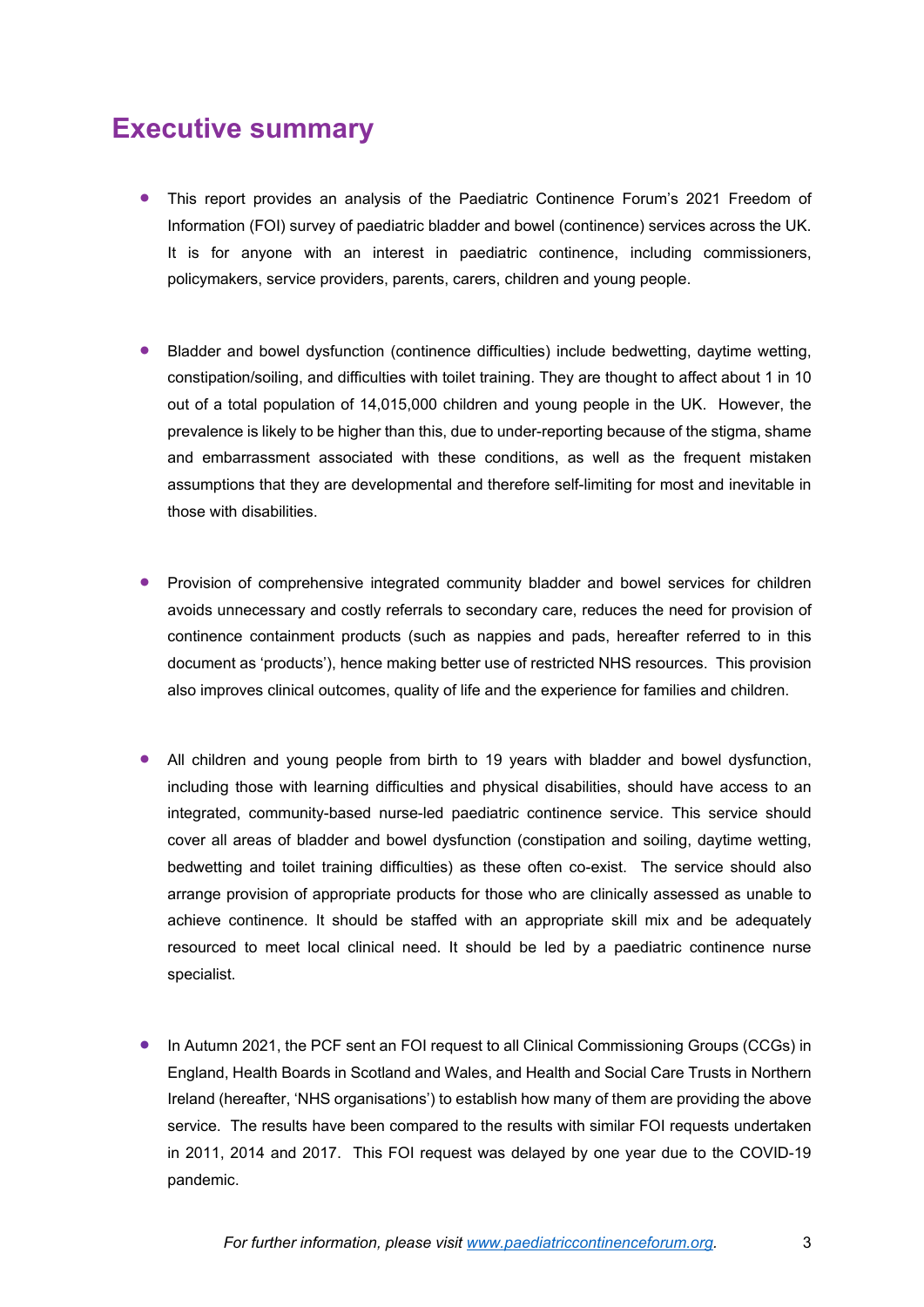- This study identified continued disparities in paediatric continence service provision across the UK, despite a small overall improvement over the preceding four years. In 2021, 37.89% of NHS organisations provide integrated services for constipation and soiling, difficulties with toilet training, daytime bladder issues, and bedwetting as well as product provision to those clinically assessed as unable to be continent, compared to 30.74% in 2017. All four nations have shown an improvement in service provision compared to those reported by survey respondents in 2017, although in some areas services are still not at a standard reported in 2014.
- The 2021 survey showed an increase in the number of NHS organisations that are aware of the Children's Continence Commissioning Guide, which provides clear guidance on how to set up and run an integrated, community-based nurse-led paediatric continence service. 72.67% of NHS organisations are aware of the guide in 2021, up from 64.1% in 2017.
- The PCF continues to make the following recommendations:
	- o Every child and young person in the UK should have access to a well-resourced integrated, community-based, nurse-led paediatric bladder and bowel service.
	- o As provision of appropriate clinical services can produce cost savings, reduce clinical pressures in other parts of heath care, and improve outcomes, statutory bodies that provide for health promotion and clinical should work collaboratively to ensure that integrated children's bladder and bowel services are available in every community for every child or young person that has a clinical need for them. They should recognise that there is a risk in terms of clinical governance to fail to provide these services and it is their responsibility to work together to provide them.
	- Information about the local children's bladder and bowel services should be readily available in all statutory settings (health, education, and social care). It should be clear who can refer children and young people to these services and how families and young people can contact referrers. Services should also be publicised, while ensuring that all children, young people, and their families know how to access them.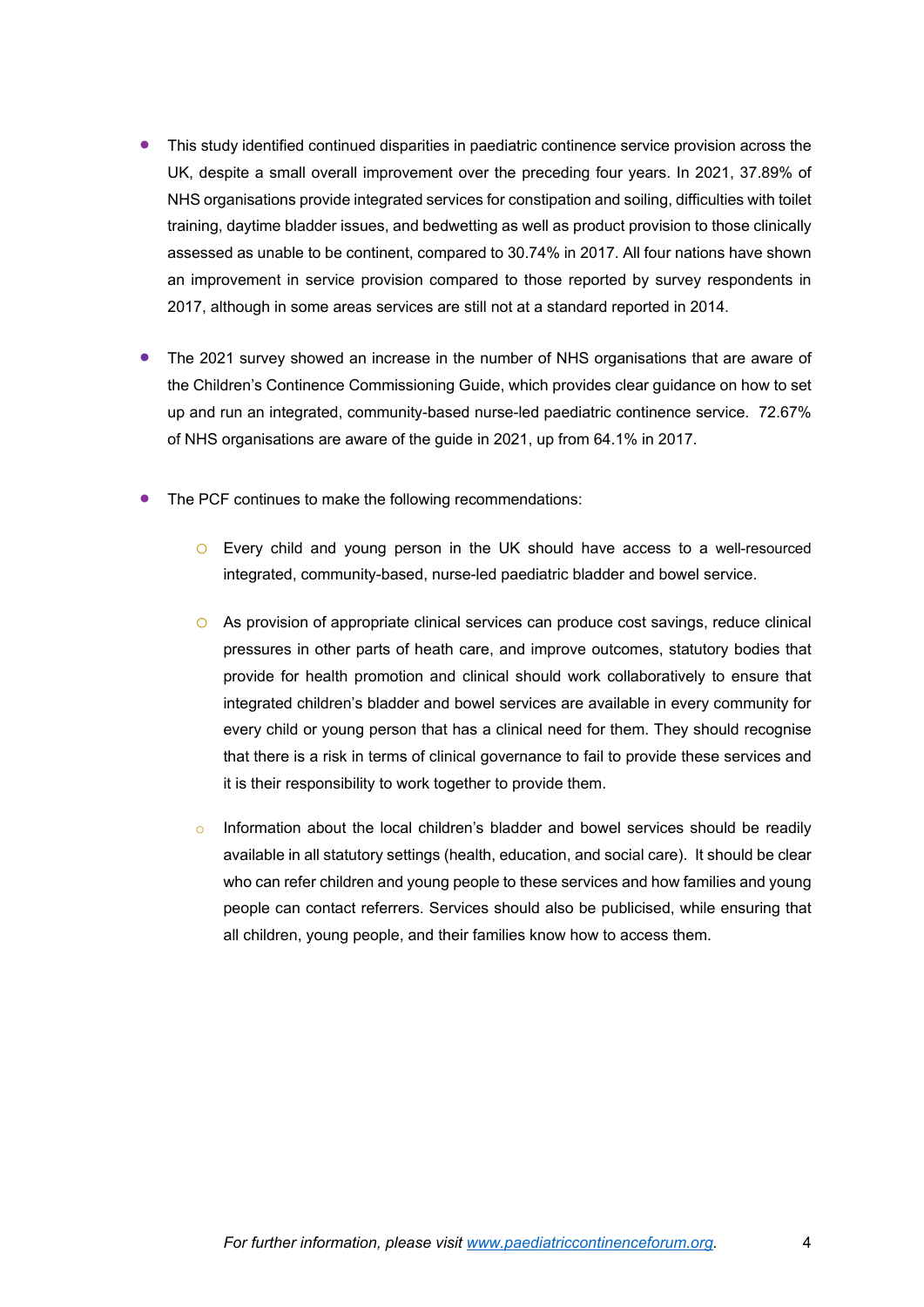# <span id="page-4-0"></span>**Part 1: Introduction**

The Paediatric Continence Forum (PCF) was set up in 2003 to increase political awareness of the needs of children and young people with bladder and bowel difficulties, and to improve NHS services in this often-neglected area of child health. This FOI was sent out by the PCF in Autumn 2021 to all Primary Care Trusts in 2011 and to CCGs, Health Boards and Health and Social Care Boards across the United Kingdom to establish the extent of service provision, current gaps and discrepancies as well as plans for changes. Previous FOI requests were sent in 2011, 2014 and 2017, with the recent request delayed from 2020 to 2021 due to awareness of the extraordinary strains on services due to the COVID-19 pandemic.

Bladder and bowel dysfunction (continence difficulties) include constipation, which is often associated with soiling, bedwetting, daytime wetting, and toilet training difficulties. They are thought to affect about 1 in 10 children in the UK out of a population of 14,015,000. However, this figure is likely to be higher due to under-reporting and the embarrassment and stigma associated with these conditions, as well as the frequent mistaken assumptions that they are developmental and therefore self-limiting for most and inevitable in those with disabilities.

Research indicates a clear link between bladder and/or bowel issues and negative social behaviour including bullying, both as perpetrators and recipients, as well as a loss of self-esteem during important formative years. Missed education because of increased toilet visits or time at home due to associated problematic symptoms can have long-term negative effects on educational achievement and attainment, with the impact felt through to adulthood and employment opportunities. Additional costs of washing, drying extra clothing, or bed linen and additional difficulties with child-care for a child who requires intimate care, has a negative impact for all, but a disproportionate effect on those with lower incomes. There is also a link with punitive family responses which may be significant enough to constitute safeguarding concerns or which may escalate to abuse. Furthermore, alongside the increased risk of abuse for the child who is incontinent, abused and looked after children are more likely to be affected by incontinence than the general population.

If continence is actively promoted and if bladder or bowel difficulties are identified early and effectively treated in the community, by a nurse-led integrated bladder and bowel service, symptom escalation is prevented, the risk of expensive paediatric consultant referrals, and unplanned hospital admission or accident and emergency attendance is reduced, as is the need for provision of products to children with disabilities. Timely treatment also alleviates the associated stigma, embarrassment, and stress, radically improving the quality of life for the children and young people concerned and their families.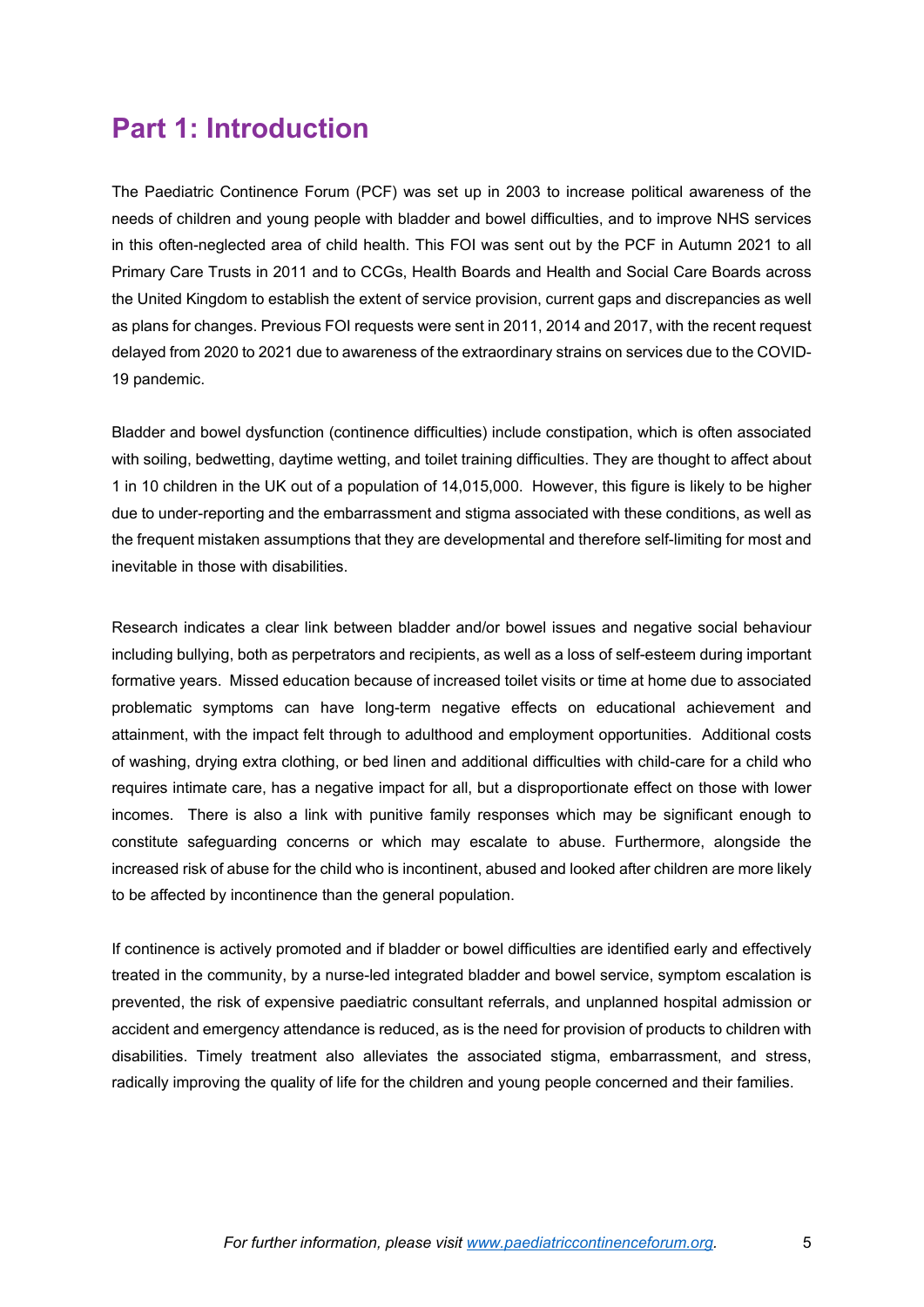### <span id="page-5-0"></span>**What should a good and accessible community integrated nurseled paediatric continence service look like?**

A well-resourced, community-based, paediatric continence service should be a single integrated nurseled service covering all aspects of bladder and bowel care, given that there are clear causal links between conditions affecting different aspects of continence. For example, children with constipation may experience difficulty or delay in attaining or maintaining daytime bladder control, and constipation may also impact on bedwetting. Furthermore, certain continence issues, such as mixed day and night wetting, are more likely to persist into adolescence and less likely to resolve without proactive treatment.

Paediatric continence services should treat children and young people of all ages, from birth to 19 years old. This will avoid delays in treating younger children, which may prevent problems from escalating, and stop those who are older from falling through gaps in provision when they reach a certain age. Effective transition to adult bladder and bowel services for young people with ongoing issues is also important. Additionally, services should not exclude children and young people with additional needs or disabilities who have a bladder or bowel health issue. To do so may be in breach of the Equality Act 2010.

The paediatric bladder and bowel service should have an appropriate skill-mix and should be led by a paediatric continence nurse specialist. There should be clear and effective referral and care pathways to level/tier one (GP, school nursing and health visiting) and level/tier three (secondary care), as well as interdisciplinary working as appropriate to each child, including with early years, education, child, and adolescent mental health services (CAMHS) and social services.

School nursing and health visiting should be encouraged to act as tier/level one providers for continence, offering initial assessment, advice and intervention. This, alongside effective referral and care pathways is essential as continence issues may impact different aspects of a child's wellbeing, such as school performance or social interactions, or be associated with other issues including psychological or mental health conditions, which can be risk factors for and impacts of bladder and bowel issues. These issues should be addressed alongside the bladder or bowel problem. There should also be appropriate transition for young people into adult services for those who need it.

The Children's Continence Commissioning Guide, [available on the PCF's website,](http://www.paediatriccontinenceforum.org/wp-content/uploads/2019/12/PCF-Childrens-Continence-Commissioning-Guide-Dec-2019.pdf) provides more information.

### <span id="page-5-1"></span>**Previous and current PCF FOI surveys: 2011, 2014, 2017 and 2021**

The PCF submitted the FOI to all NHS organisations in 2014, 2017 and 2021. The 2017 findings showed a small reduction in the levels of disparity in paediatric bladder and bowel service provision, with 41.13% of NHS organisations providing services for all areas of paediatric continence needs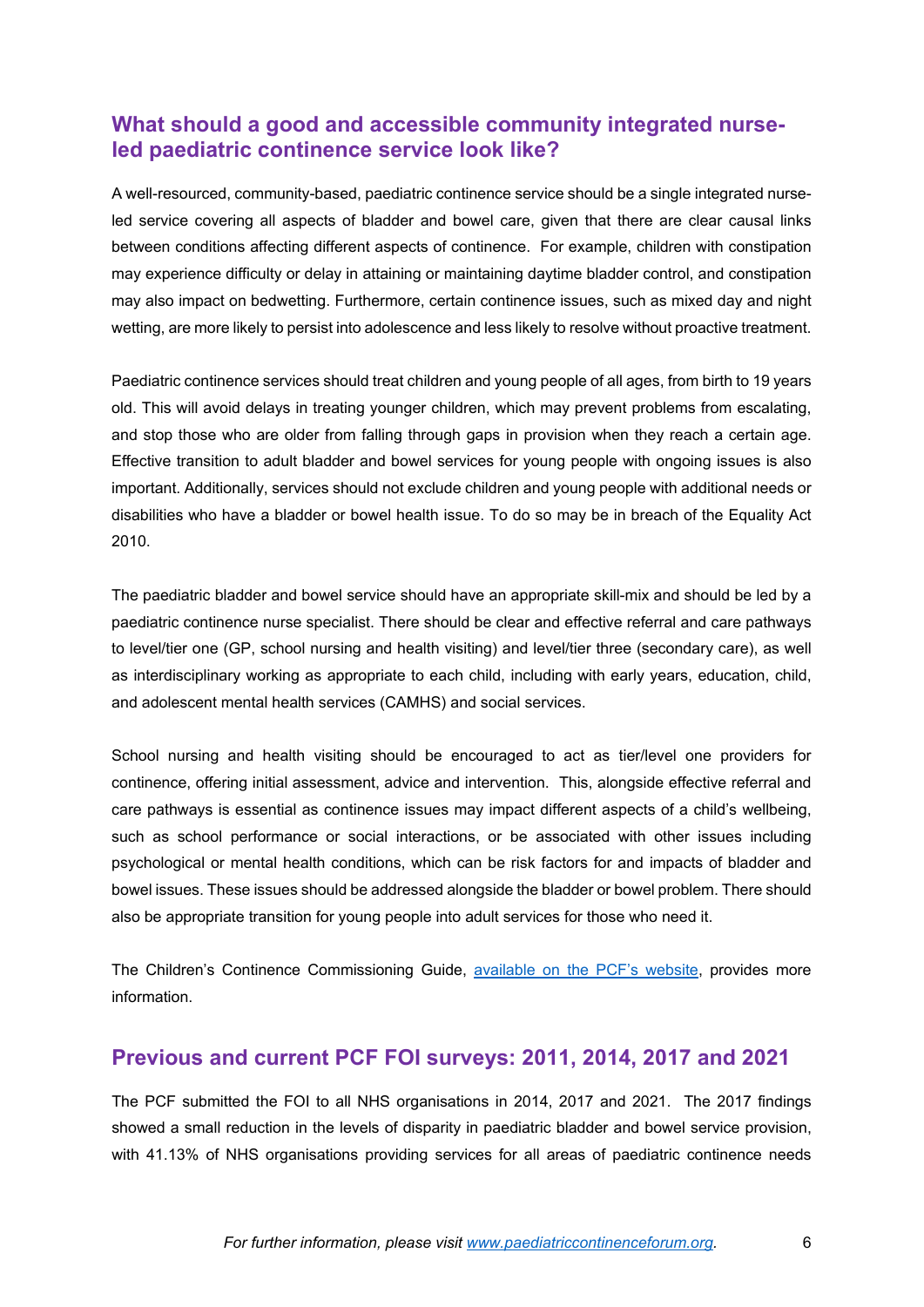(constipation and soiling, bedwetting, daytime wetting, delays in toilet training and product provision), compared with 38% in 2014.

Direct comparison with the FOI survey and report for 2011 is limited as it focussed specifically on provision of services for children's bladder and bowel care in England. Consequently, there is not sufficient data to provide full comparisons. Similarly, certain questions in the 2014 FOI were phrased differently, causing gaps in data. Where data from these years is available, it is included and presented comparatively below.

The 2021 results show that just over half (50.93%) of respondents across the whole UK now provide services for all areas of bladder and bowel difficulty, including product provision to children and young people who cannot be continent. This demonstrates a slow but gradual improvement in the overall availability of services for children and young people across the country. However, nearly half of all areas are still not providing access to these cost-effective services that have such a significant positive impact on appropriate use of NHS resources and on quality of life to the child or young person and their family, which remains concerning. Additionally, a mere 37.89% of these services across the UK are integrated (services that provide for all bladder and bowel issues in one place, i.e., constipation and soiling, day and night time wetting, toilet training and product provision).

Previous FOI reports noted a worrying disparity in service levels across the devolved nations, worsening each time. The 2014 results noted that the percentage of NHS organisations with fully integrated services in England, Scotland, Wales and Northern Ireland were 26%, 36%, 29% and 40% respectively. High levels of disparity continued in 2017, with the results in each nation being 31.55%, 23.08%, 0% and 60% respectively. The 2021 results show that despite each nation improving on this front, disparities continue, with the results in each nation being 40.15%, 21.43%, 20% and 80% respectively.

While these figures suggest that England and Northern Ireland have improved slightly on each survey, there remains a long way to go towards achieving comprehensive integrated services. Scotland appears to initially have lost integrated services between 2014, 2017, and 2021. Wales appears to have lost all of its integrated services between 2014, 2017, before returning to 20% in 2021.

However, direct comparisons need to be treated with significant caution. Due to mergers of CCGs, Health Boards and Health and Social Care Boards over the years and boundaries changing, the number of NHS organisations that this survey was sent to has reduced by nearly half between 2017 and 2021. As a result, it is somewhat difficult to make comparisons and paint an accurate picture of improvements or changes in service provision, given that some responses covered multiple areas. An overview of the results of the PCF's 2021 FOI survey is provided below, with the full set of questions asked available in **[Appendix 4.](#page-30-0)**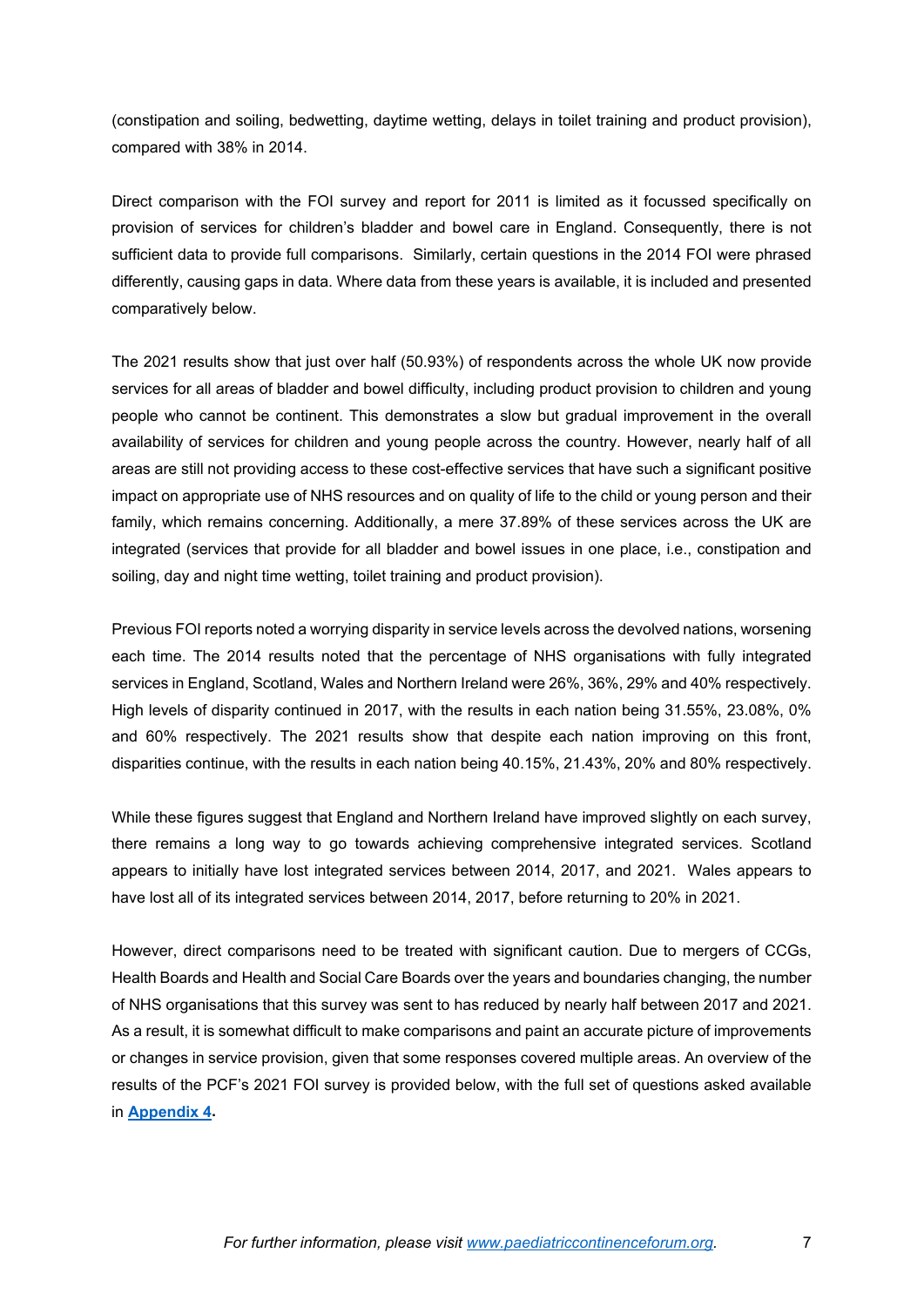# <span id="page-7-0"></span>**Part 2: NHS Organisations**

While comparisons with statistics from previous FOI reports are given, the composition of numerous CCGs has changed since 2017 as a result of mergers, dissolutions, and expansions of various CCGs in England. Some NHS organisations also provided responses according to sub-area or local provider. Therefore, while the comparison across time provides a productive evidence base with which to understand changes in paediatric continence provision, more detailed comparisons by individual commissioner or area are not necessarily as informative. Where feasible, graphs have been formatted to compare results across time. Where more useful, other graphs compare results by UK nation or by specific paediatric continence service offered.

The FOI sent to all NHS organisations in the UK resulted in 159 responses, with some areas providing more than one response having been disaggregated into sub-areas or by local provider. Analysis of these responses demonstrates variation in service provision across the UK nations, including significant change – both positive and negative – since the previous analysis conducted in 2017 and since the first FOI survey in 2011. Responses were received between August and September 2021.

### *Question 1: Please state whether the following five paediatric continence (bladder and bowel) services are commissioned by your CCG/funded by your Health Board***.**



The above results indicate evidence of improvement in provision of all aspects of paediatric continence care that were included in the FOI request – bedwetting, daytime wetting, toilet training, constipation, soiling, and product supply – between 2017 and 2021, with an improvement of almost 20% for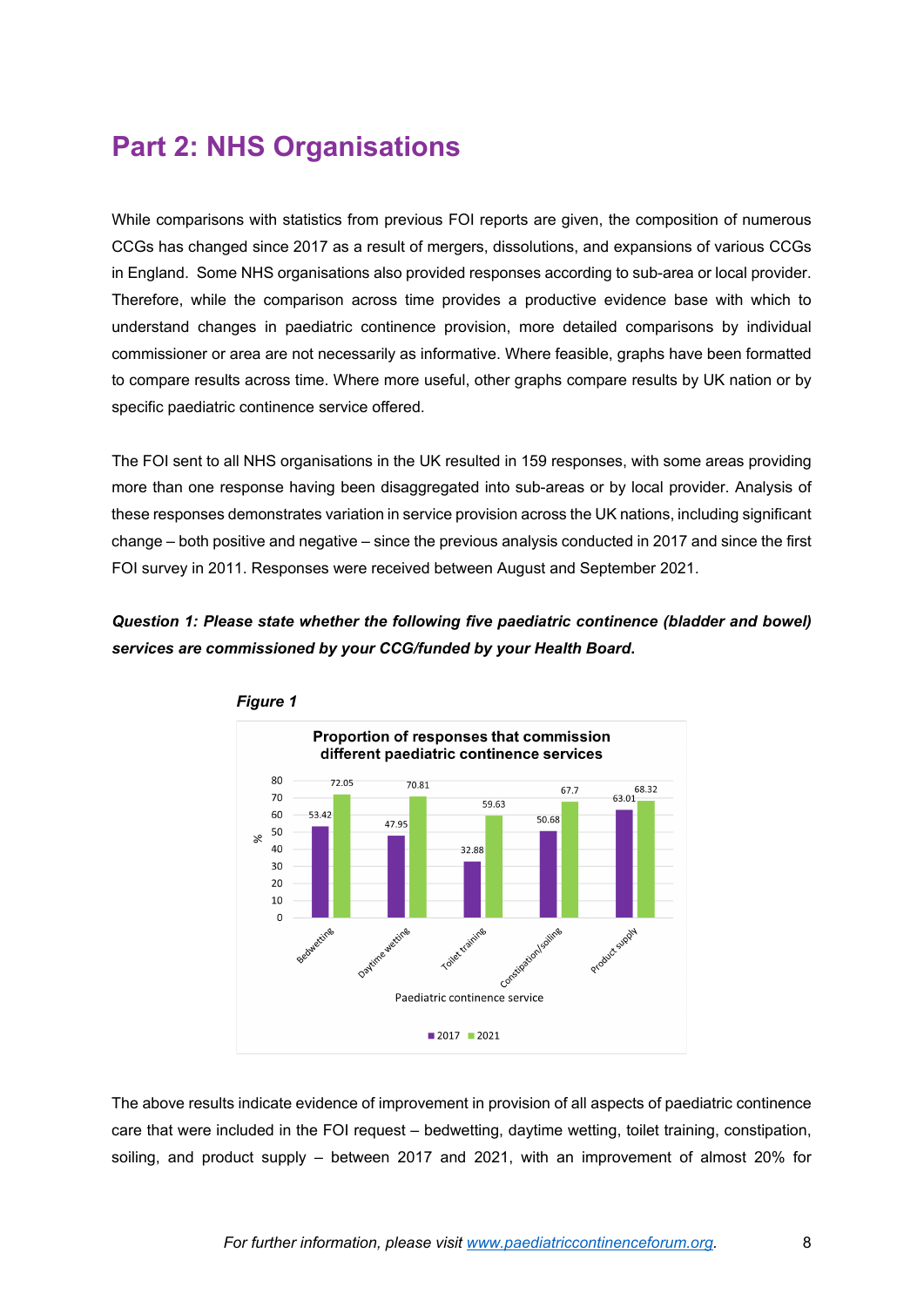bedwetting and over 20% for daytime wetting. However, despite this improvement, significant and worrying gaps in service provision remain.

Toilet training was the least widely reported service to be commissioned or funded in 2021, with only 59.63% of respondents offering this. Although this represents a 26.75 percentage point improvement since 2017, over one third of areas continue to have no access to this support. The PCF are not aware of any area in the UK that is not providing products to children and young people. However, to provide products without a full clinical assessment of bladder and bowel health and the ability to toilet train and providing support to toilet train as appropriate in line with the [National Guidance on the Provision of](https://www.bbuk.org.uk/wp-content/uploads/2021/11/Guidance-for-the-provision-of-continence-containment-products-to-children-2021-2.pdf)  [Continence Containment Products to Children and Young People](https://www.bbuk.org.uk/wp-content/uploads/2021/11/Guidance-for-the-provision-of-continence-containment-products-to-children-2021-2.pdf) is inappropriate, as it reduces the likelihood of children reaching their potential in this key area of development, and may result in treatable bladder and/or bowel conditions being missed (which is also costly to the NHS).





*Figure 2*

The integration of children's bladder and bowel services (that is, the provision for all issues in one service) by NHS organisations paints a less positive picture, particularly when disaggregated by UK nation. In England, the proportion of responses that recorded an integrated service for all five problems continued an upward trend since 2014, increasing from 31.55% in 2017 to 40.15% in 2021, while responses in Wales increased from 0% to 20% (although not quite returning to 2014 levels) and in Northern Ireland increased to 80%. In Scotland, however, the proportion fell further from 23.08% to 21.43% between 2017 and 2021, following a fall from 36% in 2014. Additionally, in 2021, 17.42% of English responses were unable to provide this information. This is concerning both in terms of a lack of awareness of what areas provide these services, and in anticipation of attempts at future improvements in integration.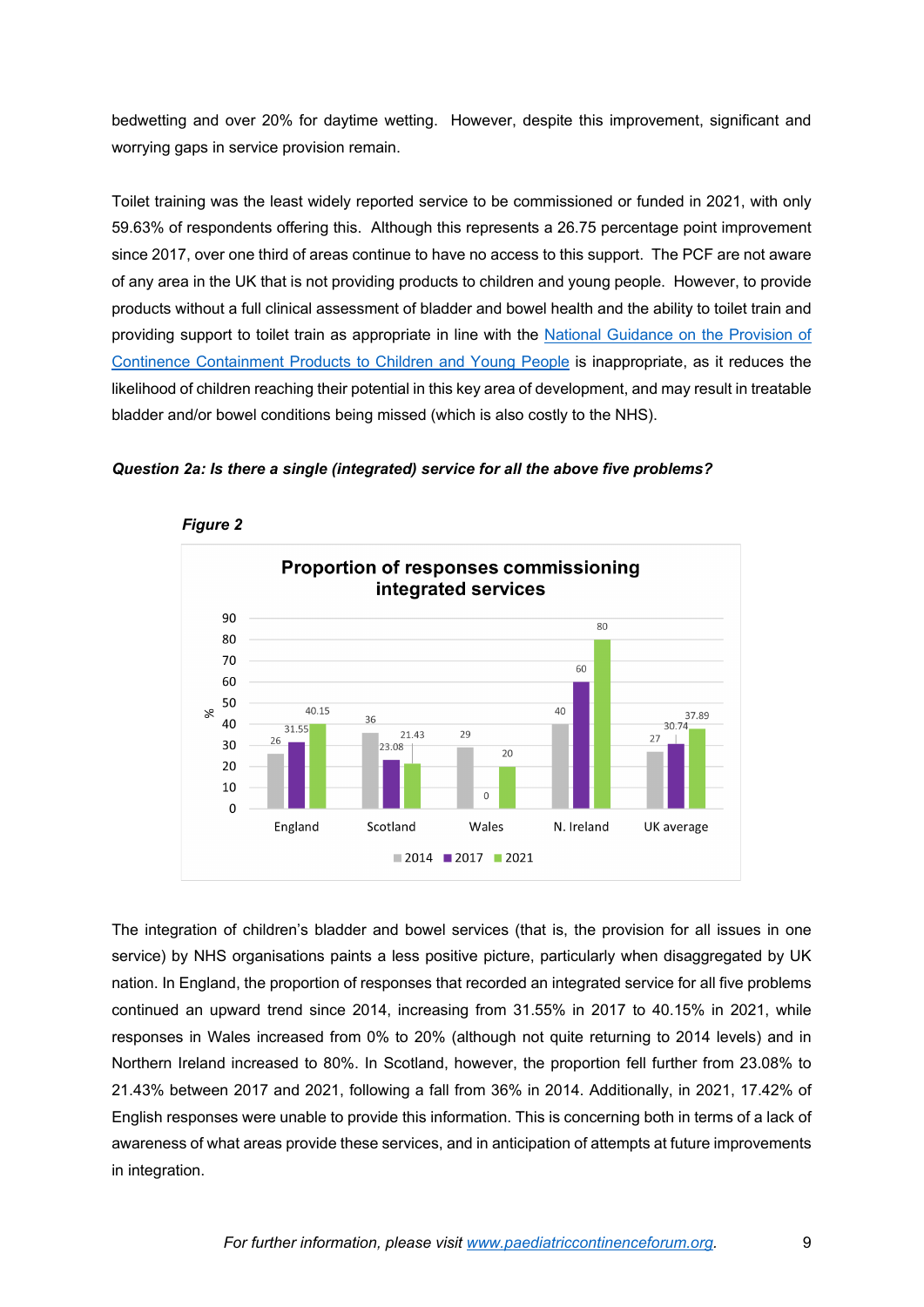Those that do not have an integrated service most frequently cited reliance on health visitors, school nursing, and adult services to provide for the problems listed above. This is concerning, as since 2015 health visitors and school nurses have been employed within a public health role, with continence being seen as a clinical need and therefore beyond the remit for many of them. Adult services are not usually trained, experienced or funded to provide bladder and/or bowel care to children. They therefore often only provide products based on a diagnosis of disability and are unlikely to be ensuring the appropriate assessments of bladder and bowel health or to be providing the required support with individualised toilet training programmes.

*Question 2b: Of those that do have a single integrated service, are these led by a paediatric continence advisor?*



In 2021, the vast majority of the respondents that had a single integrated service for all issues (constipation and soiling, day and night time wetting, issues with toilet training and product provision to those clinically assessed as unable to become continent), noted that the service is led by a paediatric continence advisor: 49 out of 52 responses (94%) from England, two out of the three integrated services in Scotland, both those in Wales, and all four in Northern Ireland. The 6% of responses in England that did not provide an answer to the question appear as 'no response' on the graph.

In total, 36.54% of all responses, regardless of their level of integration, reported having services led by a paediatric continence advisor – an improvement on the UK average of 22.94% recorded in 2017. However, worryingly, over two thirds of areas continue to lack services led by an individual appropriately trained and experienced in paediatric continence, and who is specifically employed for the role.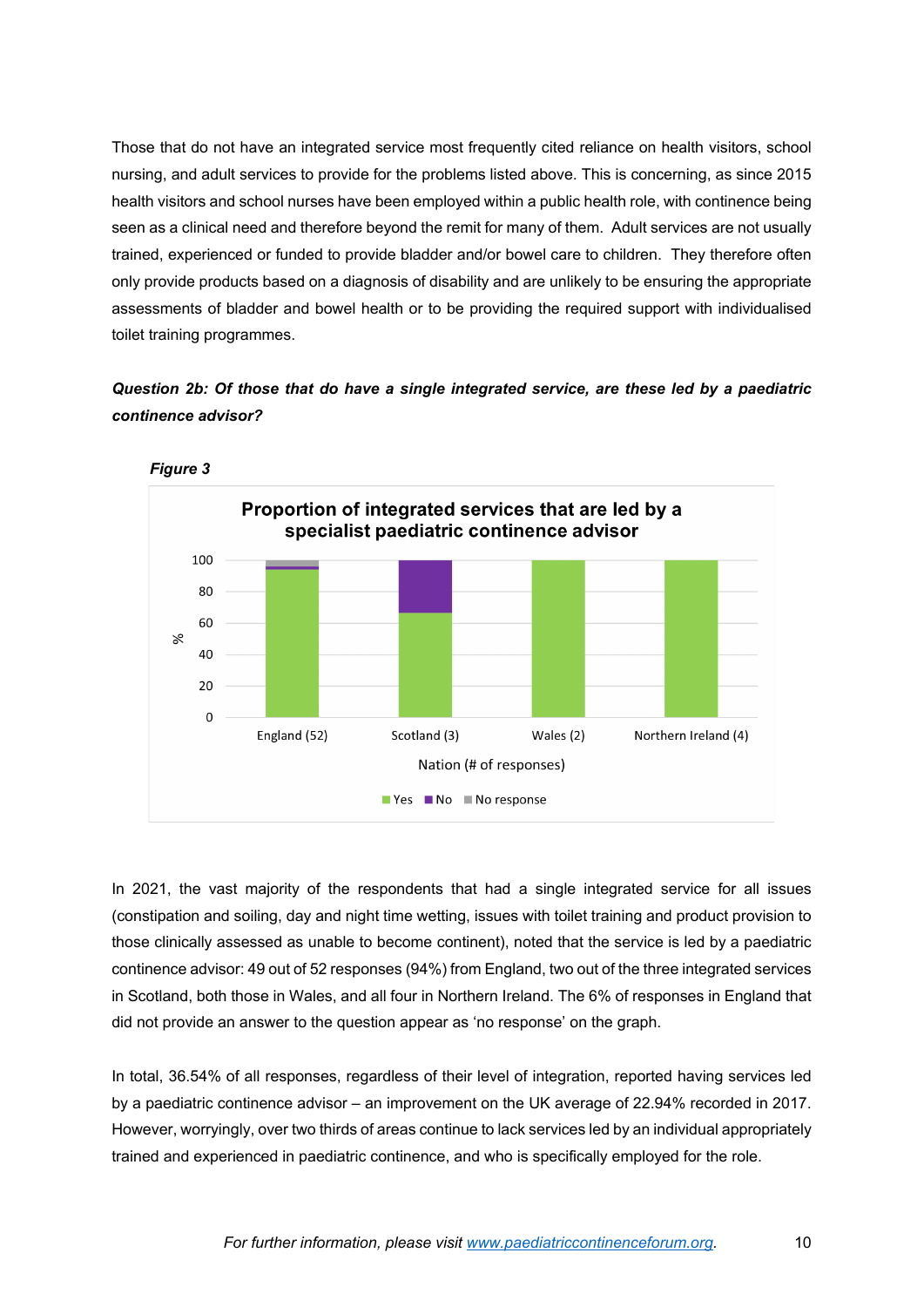*Question 4: If you answered yes to any part of question 1, please tell us how many children and young people with continence problems are currently on the caseload of the service?*





Figure 4 above provides a visual interpretation of the responses regarding numbers of children and young people on the caseloads of children's bladder and bowel services by each country in the UK, where any of constipation and soiling, day or night time wetting, support for delayed toilet training or product provision are provided. The coloured box reflects the interquartile range – the middle 50% range of the data – while the cross represents the mean value and the horizontal black line the median value. It should be noted that one response in England which stated a caseload of 11,011 children and young people has been omitted from the graph to avoid skewing the results, as a significant outlier in the data.

The mean number of children and young people on the caseload of services was recorded as 495.1, 586.1, 209.4, and 756.4 for England, Scotland, Wales, and Northern Ireland respectively (omitting the large outlier in England). The range of responses across all the devolved nations, however, represented by the vertical black lines on the graph, indicates a wide dispersion – with caseloads varying from a minimum of 50 to a maximum of 1,546 in Scotland, and from 50 to 11,011 in England (including the anomaly, or 50 to 1,138 excluding it). The ranges for Wales and Northern Ireland were 40 to 639 and 192 to 1,276, respectively.

Large caseload numbers may suggest cause for concern in terms of resourcing of services. However, caseload numbers can only be meaningfully considered alongside information about the number of whole time equivalent (WTE) staff in each service, their skill-mix, and the level of need of individual children. Occasionally, conditions may resolve after two or three appointments, while most will require longer-term support and follow up. Some may need this for many months. All children and young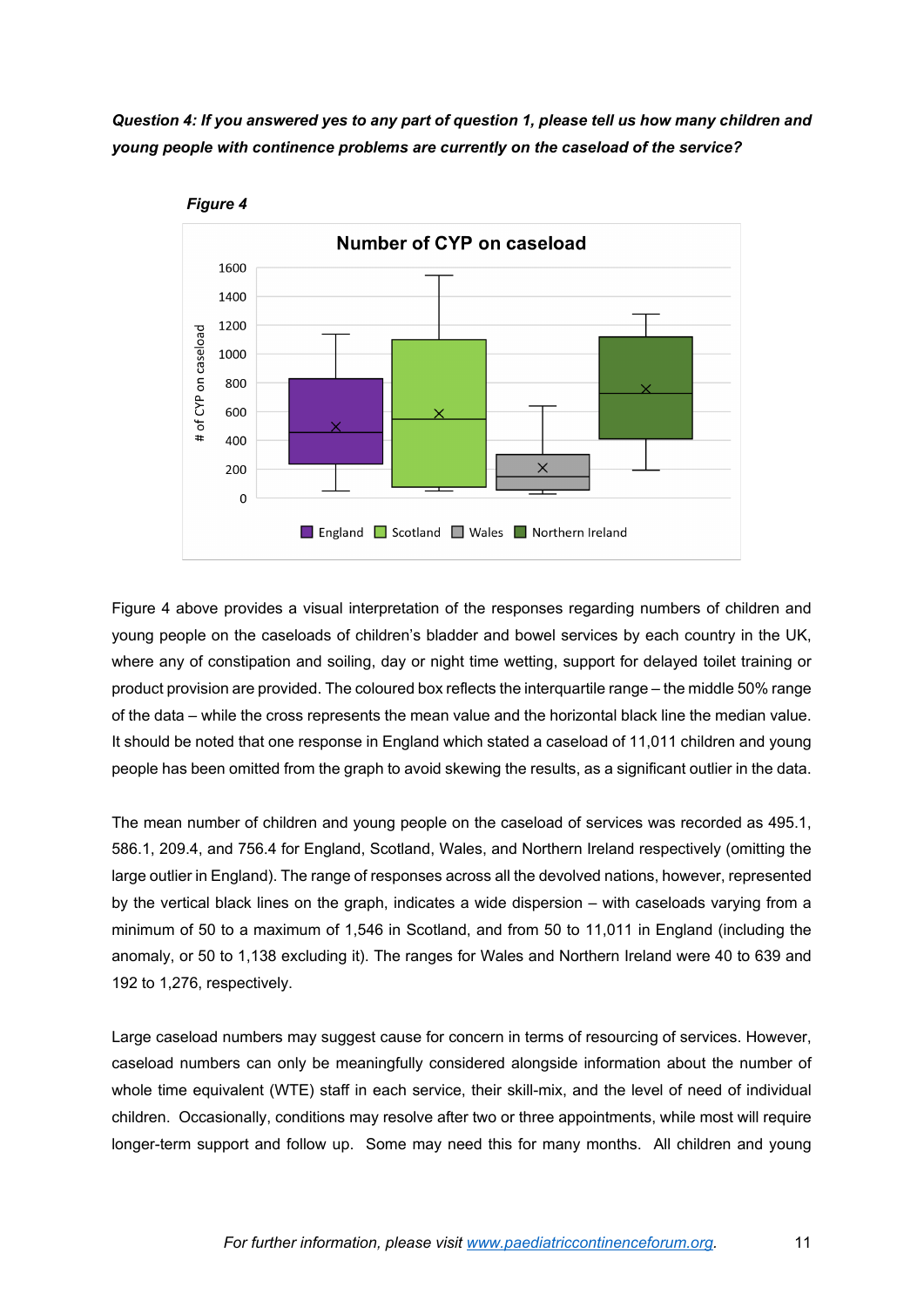people require timely support and interventions, individually tailored to need. It is difficult to see how this can be provided in the context of such high caseload numbers in many areas.

Table 1 below cross-references the mean caseload number of children and young people in each UK nation with the mean number of whole time equivalent (WTE) staff. The information on staff numbers was provided in responses to question 6 in the FOI survey [\(see Appendix 4\)](#page-30-0). Note that the averages given only consider those survey responses that were able to provide this information. The comparison presents a worrying picture of a minimal number of WTE staff resourced for very high caseload numbers. Such sparse staffing inevitably restricts the quality, responsiveness, and effectiveness of paediatric continence services for children and young people that need it.

*Table 1*

|                             | <b>England</b> | <b>Scotland</b> | Wales | N. Ireland |
|-----------------------------|----------------|-----------------|-------|------------|
| Mean caseload<br>number     | 495.1          | 586.1           | 209.4 | 756.4      |
| Mean number of WTE<br>staff | 1.85           | 1.31            | 1.16  | 2.32       |

It is equally striking that 73 out of the 113 respondents from England (64.6%) and one of fifteen (6.66%) from Scotland were unable to provide information about caseload numbers. This lack of information is concerning, suggesting that commissioners are unaware of the needs of children with bladder and bowel dysfunction, or in some cases, of what is being provided. The wide range in the size of caseloads also warrants research to try to understand the reasons for this.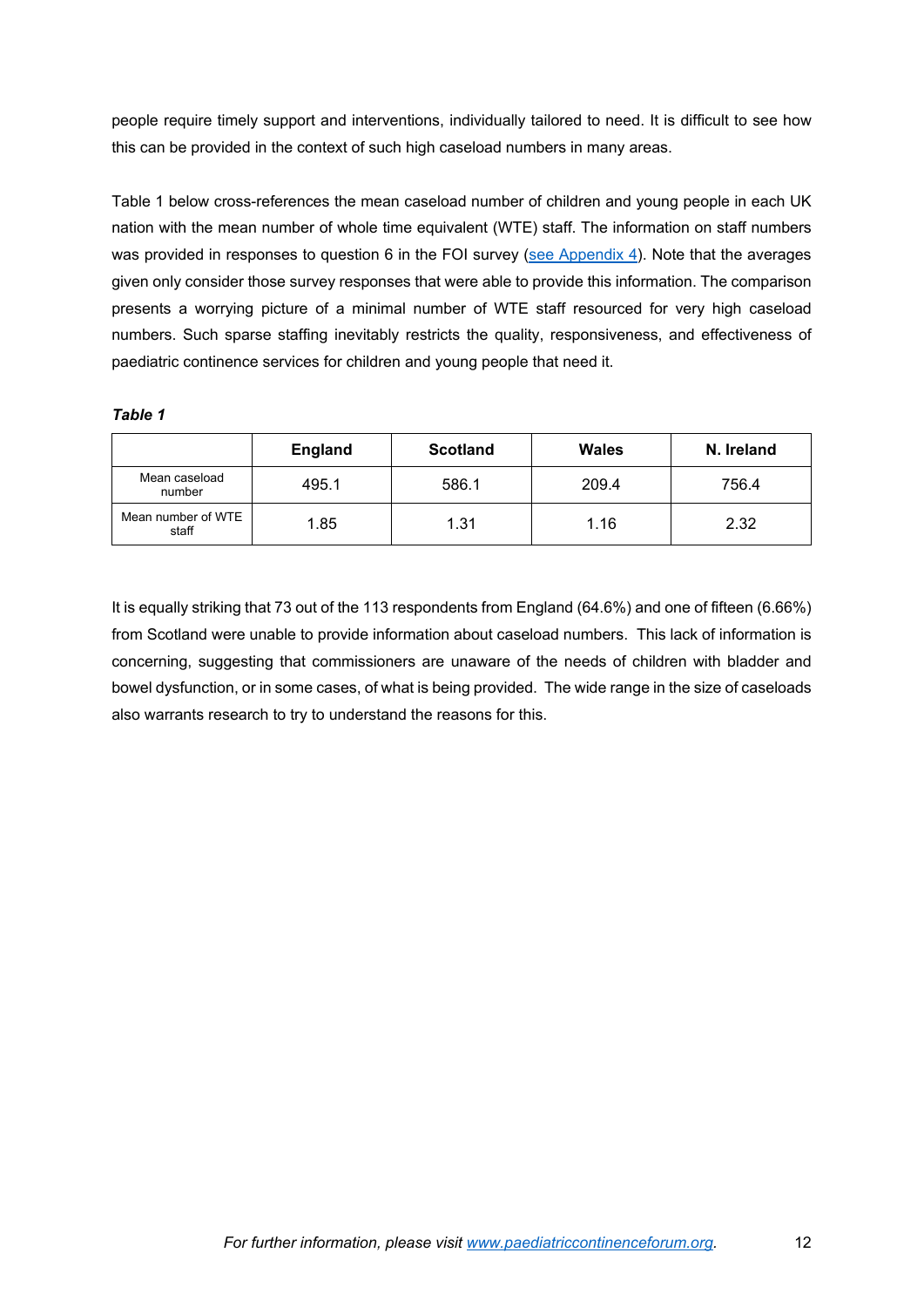*Question 5: Do you have any future plans to commission/provide a new paediatric continence service, or to review the existing paediatric continence service?*



#### *Figure 5a*

As shown in Figure 5a, the 2021 data indicate an increase in the number of NHS organisations that are planning to commission or provide a new paediatric continence service, increasing from 11.17% to 14.62% (19 of 130) in England between 2017 and 2021 (but failing to meet the level in 2014), from 7.69% to 21.43% (3 of 14) in Scotland, from 14.29% to 30% (3 of 10) in Wales, and from 0% to 20% (1 of 5) in Northern Ireland. That said, only 16.15% of responses across the whole UK reported intentions to commission new services, against a backdrop of 38.36% across the UK currently having an integrated children's continence service (see Figure 2).



#### *Figure 5b*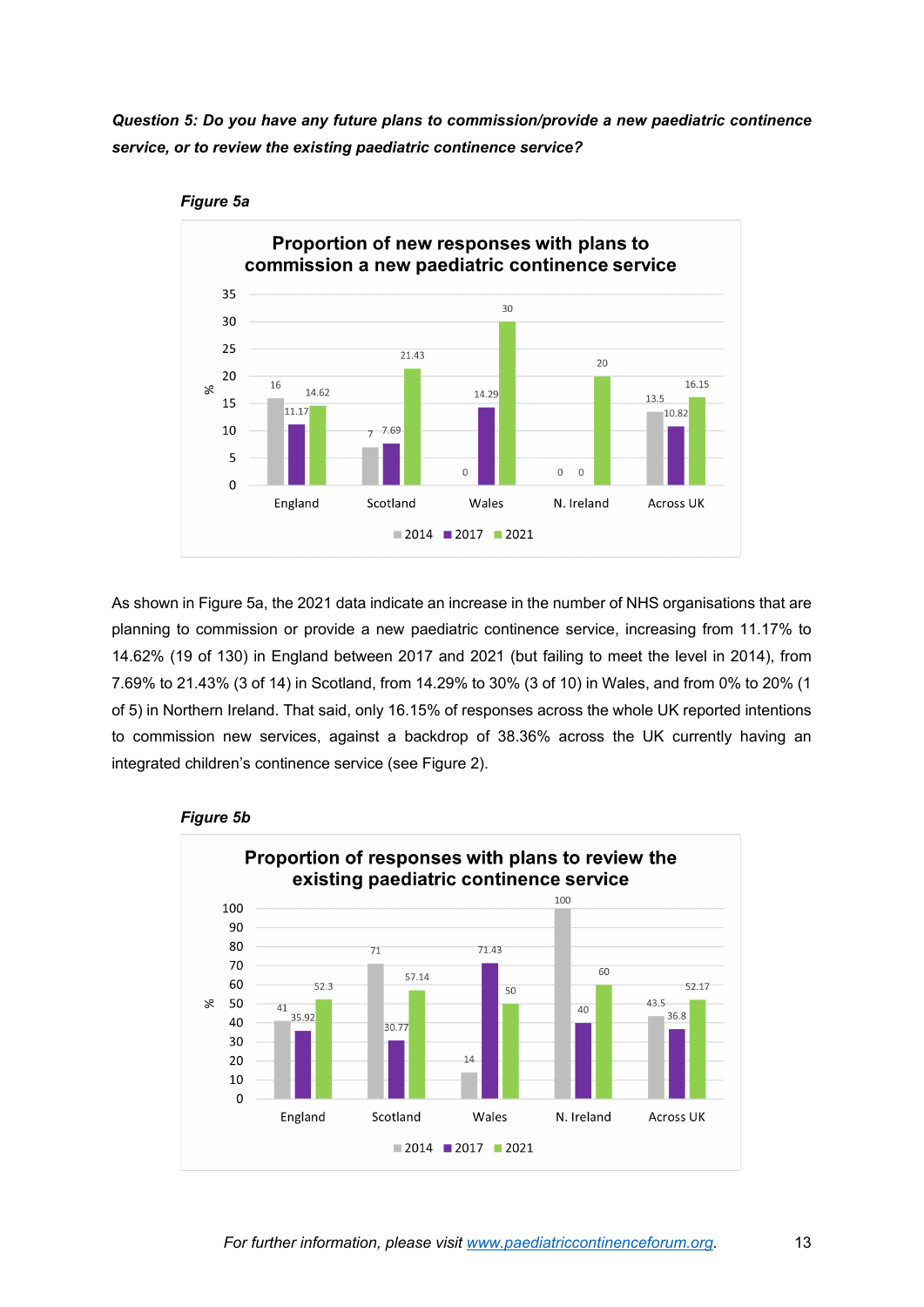At least half of responses from all four UK nations (52.3%, 57.14%, 50%, and 60% for England, Scotland, Wales and Northern Ireland respectively) indicated that they plan to review their existing paediatric continence service, amounting to 52.17% of responses from across the UK. Several of those intend to restructure their services to create a more integrated regional provision; for example, pan-Dorset, pan-Staffordshire or across Liverpool and Sefton CCGs. Wales was the only devolved nation to indicate a fall in the number of responses with plans to review the existing service. Additionally, of the total responses across the UK that indicated a lack of such plans, five have only recently commissioned new services, so would not be expected to be reviewing services imminently.

It must also be noted that plans for service review may not be positive. The question does not ask whether there are plans for improvement, just for review. Review could be undertaken with the idea of diverting resources to other areas of health provision that are considered to have higher priority of need. Furthermore, plans for review may not result in the review being undertaken or improvements being seen if other priorities intervene.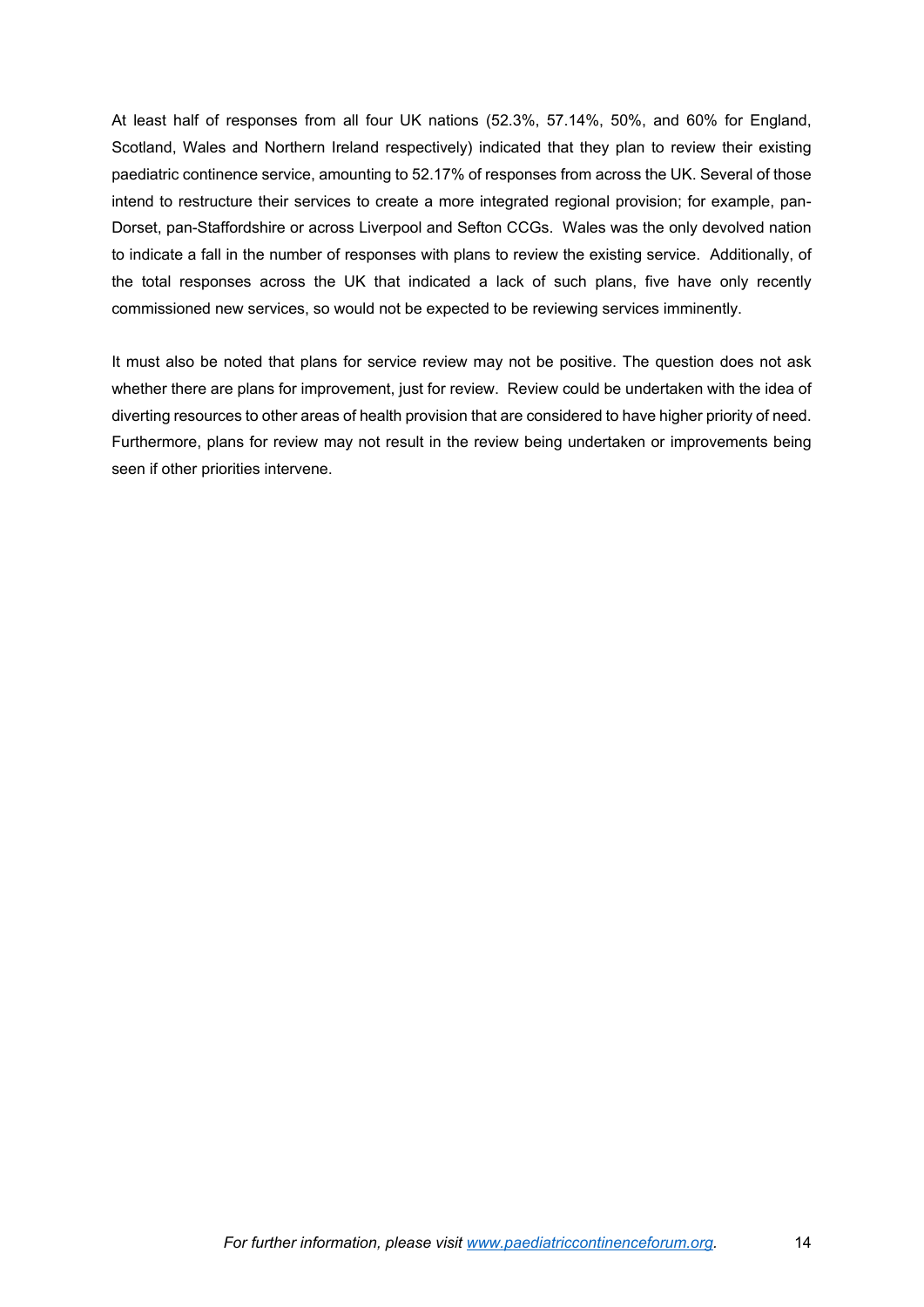# <span id="page-14-0"></span>**Part 3: Local Authorities**

An FOI request was also sent to all local authorities in the UK between August and September 2021. 90 out of a total 429 local authorities (20.98%) responded to the request. Percentages provided below are based both on the total number of authorities and on those that responded, as indicated.

#### *Does your local authority provide a dedicated children's continence clinic?*

Of the 90 local authorities that submitted a response, only nine (10% of respondents, or 2.1% of total) indicated that they provide a dedicated children's continence clinic. 20 (22.22% of respondents, or 4.66% of total) indicated that they do not, while 1 did not answer. The remaining 60 local authorities that responded to the FOI request indicated that the service is provided by CCGs/Health Boards (45.56% of respondents, or 13.99% of total), by Healthcare Trusts or NHS Foundation Trusts (8.89% of respondents, or 1.86% of total), or by other providers (5.56% of respondents, or 1.17% of total). Examples of such other providers include not-for-profit service [Achieving for Children](https://www.achievingforchildren.org.uk/) in the Royal Borough of Kingston upon Thames and the Royal Borough of Windsor and Maidenhead or [Evelina](https://www.evelinalondon.nhs.uk/Home.aspx)  [London](https://www.evelinalondon.nhs.uk/Home.aspx) in the London Borough of Lambeth.

#### *Which of the five continence services are covered by the dedicated continence clinic?*

None of the local authorities that provided a response indicated that all five continence services are provided. Six indicated that they provide four out of five services: Brighton and Hove City Council, Cambridgeshire County Council, Leicestershire County Council, Monmouthshire Council, Northumberland County Council, and Peterborough City Council. Of those, the most common service not provided was product supply (three of six), followed by daytime wetting (two of six) and toilet training (one of six).

Individually, the most commonly provided service of the local authorities that responded was bedwetting (8 of 90, 8.89%), followed by constipation or soiling services (7 of 90, 7.78%). Five local authorities (5.56% of respondents, or 1.17% of total) indicated that toilet training is covered by a dedicated continence clinic, while only four indicated that daytime wetting or product supply are provided (4.44% of respondents, or 0.93% of total).

### *Is the amount of time dedicated to service provision in this clinic determined by the number of children and young people being referred to the clinic each week, or regulated in another manner?*

Three local authorities (3.33% of respondents, or 0.7% of total) indicated that the amount of time dedicated to service provision is determined by the number of children and young people referred each week. Six (6.67% of respondents, or 1.41% of total) indicated that this was not the reason. Of those that responded it was not, methods of regulation vary from depending on the needs of the child or young person being assessed (London Borough of Waltham Forest), to assessments limited to ad hoc provision for children requiring product assessments (Leicestershire County Council), to no cap at all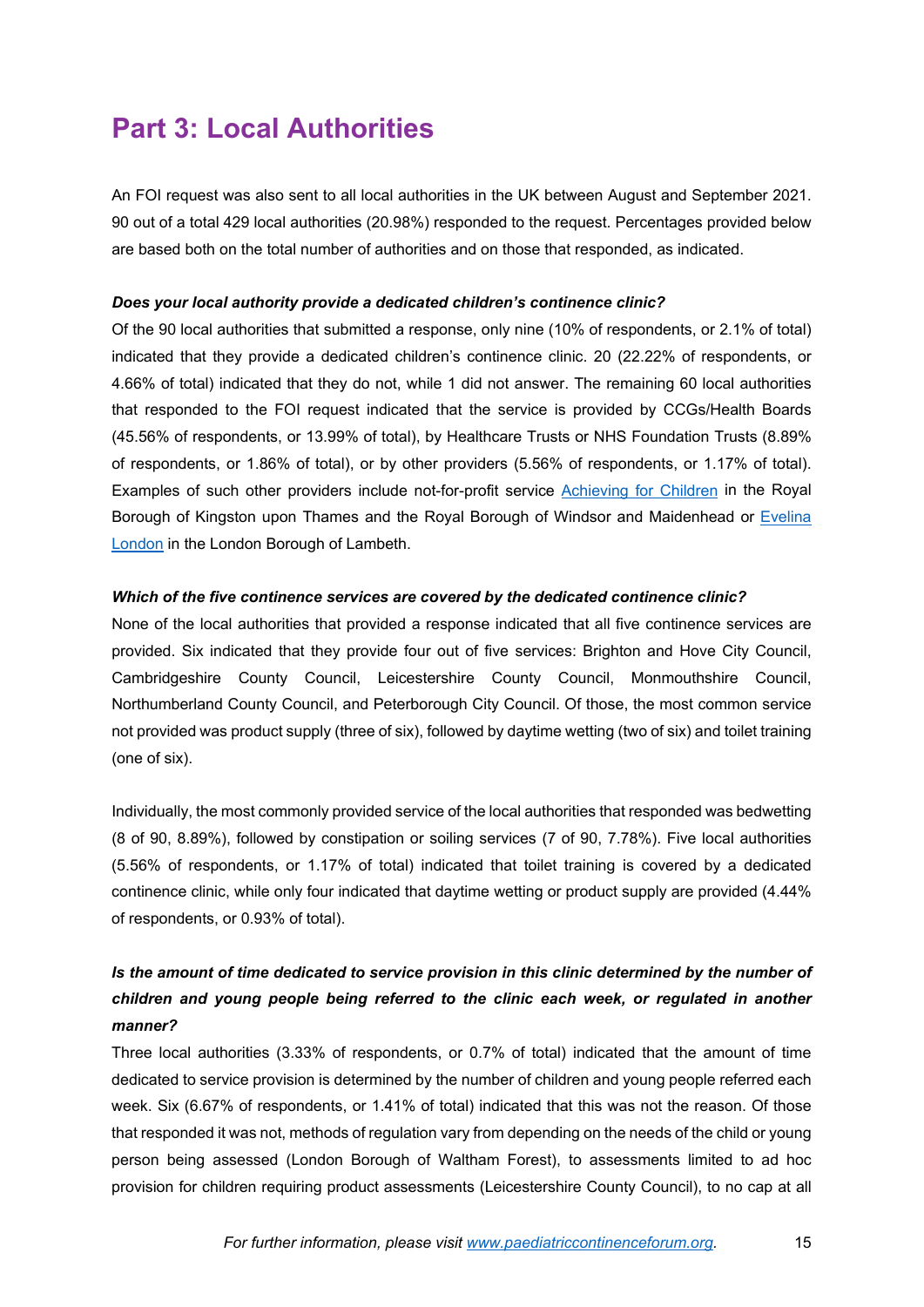on the amount of time dedicated (Northumberland County Council). 13 local authorities (14.44%, or 3.03% of total) either could not answer or did not provide the information.

### *Is continence a listed responsibility provided by your local authority for professions including school nurses, health visitors, or other healthcare professionals?*

Eight local authorities had continence as a listed responsibility for school nurses (8.89% of respondents, or 1.86% of total), while six had it as a listed responsibility for health visitors (6.67% of respondents, or 1.41% of total). Five local authorities recorded that it was a listed responsibility for other healthcare professionals (5.56% of respondents, or 1.17% of total); these were either assistant or associate practitioners (Brighton and Hove City Council, Cambridgeshire County Council and Peterborough City Council) or alternative services such as that which is part of broader regional health and care services (London Borough of Sutton) or with an in-house specialist nurse (London Borough of Waltham Forest).

That continence is not explicitly included in the Health Visiting and School Nursing Framework (May 2021) as a responsibility is of grave concern. It is likely that this is reflected in the low numbers stating that continence is listed as a responsibility for health visitors. Given that a key part of their role is supporting early development and ensuring that children are ready for school, they are in a unique position to be able to support toilet training and to be able to help identify issues such as constipation, where the incidence is highest in toddlers and per-school children.

### *Do you have any future plans to commission/provide a new paediatric continence service or to review the existing service?*

Of the 28 local authorities that responded to the question about whether they have future plans to commission or provide a new service, 26 said that they do not (92.86% of 28 respondents, or 6.06% of total), while only one – Cambridgeshire County Council – said that they do (3.57% of 28 respondents, or 0.23% of total). One – Leicestershire City Council – indicated that the question was not relevant for the local authority.

22 local authorities (5.13% of total) responded that they do not have plans to review the existing paediatric continence service, while three (0.7%) said that they do. Of those three, Leicester City Council said that a review will be "heavily discussed with partners as part of the S75 work to see how they can move and shape their services offer so it aligns as tightly as possible with the Public Health Offer"; the London Borough of Waltham Forest said that a revised business plan has already been submitted to Commissioners; and Suffolk County Council said they had plans for a review but could not provide further detail.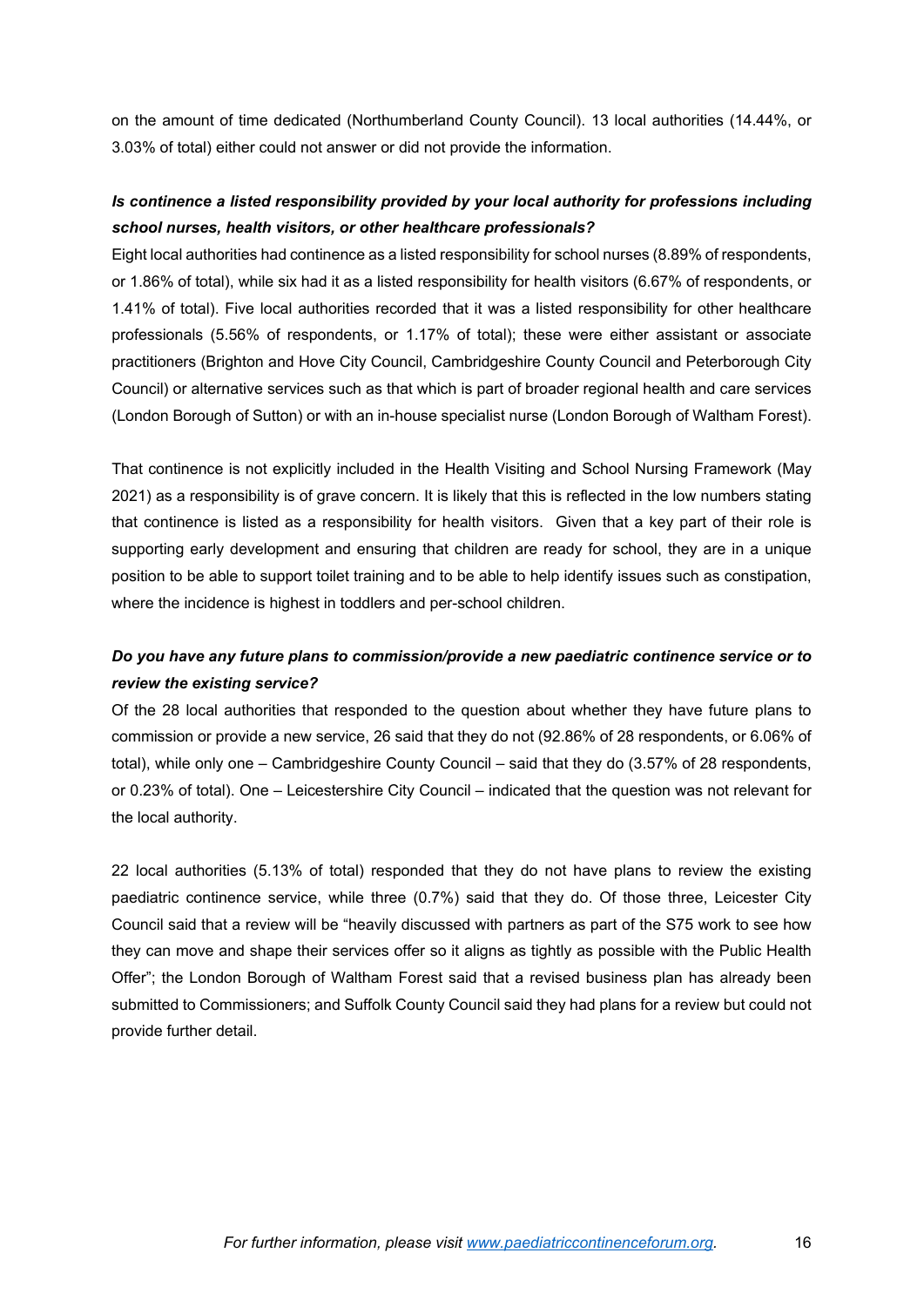#### *Are you aware of the Children's Continence Commissioning Guide?*

Of 28 responses, 15 local authorities (53.57% of respondents, or 3.51% of total) said they were aware of the Guide while nine (32.14% of respondents, or 2.11% of total) indicated that they were not. Two said the information was not held and two did not provide an answer.

Of the 15 that indicated they were aware of it, nine said that the services commissioned or provided by the local authority actively use the Guide. There was a common response that the local authority uses it to commission the "universal elements" of the service, or those which the local authority provides itself, while specialist elements are the responsibility of the CCG/NHS. Responses that indicated this included Peterborough City Council, Scottish Borders Council, West Dunbartonshire, and Suffolk County Council.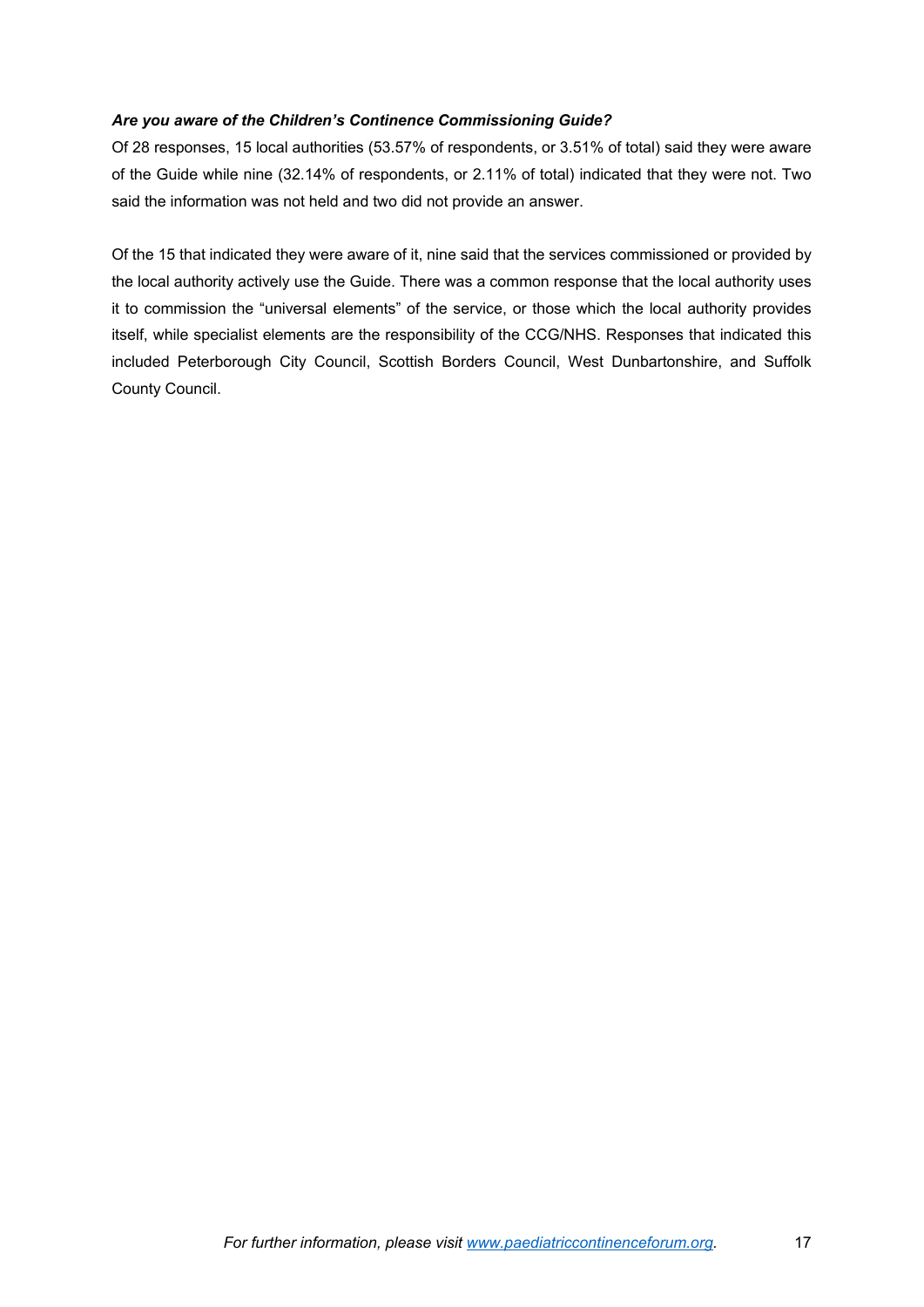# <span id="page-17-0"></span>**Part 4: Looking forward**

The Health and Care Bill, which was introduced in the House of Commons in July 2021 and achieved royal assent in May 2022, covers England and takes forward recommendations for legislative reform published in the [NHS Long Term Plan](https://www.longtermplan.nhs.uk/online-version/chapter-7-next-steps/possible-legislative-change/) (January 2019) and the White Paper, [Integration and Innovation:](https://assets.publishing.service.gov.uk/government/uploads/system/uploads/attachment_data/file/960548/integration-and-innovation-working-together-to-improve-health-and-social-care-for-all-web-version.pdf) [working together to improve health and social care for all,](https://assets.publishing.service.gov.uk/government/uploads/system/uploads/attachment_data/file/960548/integration-and-innovation-working-together-to-improve-health-and-social-care-for-all-web-version.pdf) (February 2021). This Bill abolishes clinical commissioning groups in England and replaces them with integrated care boards (ICBs) to commission hospital and other health services. It also establishes integrated care partnerships (ICPs) to bring together ICBs and local authorities to produce an integrated care strategy for their geographical areas. All 42 Integrated Care Systems (ICSs) are expected to be fully operational by July 2022.

The PCF has worked with other organisations that represent children and young people to ensure that children and young people's needs are met, and that their needs receive equal priority within ICSs, while also campaigning for ICSs to consider the voices of children, young people and parents/carers. This will provide leadership, ensuring that children are prioritised within ICSs and that the distinct services and workforce that support them are represented. The PCF has also campaigned to ensure that services for children and young people are appropriately represented within ICPs and, in particular, for the new system to ensure that there is a single, integrated, community-based, nurse-led paediatric continence service within each area. ICPs will be required to produce an integrated care strategy, and local authorities would be required to have regard to it in exercising their functions.

Once the ICSs have been established, which is anticipated to be in July 2022, the PCF will ensure that they are made aware of the Children's Continence Commissioning Guide, so that they have appropriate information about how to commission and run integrated, community-based, nurse-led, paediatric continence services that are clinically effective, improve the lives of children and their families, and generate significant cost savings for the NHS.

Information on current service provision in each of the ICS areas can be found in [Appendix 3.](#page-26-0) This table also shows which of the areas stated that they have plans to review their current service or commission a new service, and which areas have no plans to do so. Plans to review a service might be positive if these intend to increase effectiveness of the service and to make sure that fully integrated services, delivered by a nurse-led clinical team led are in place, including bedwetting, daytime wetting, constipation, soiling, delayed toilet training and product provision for children unable to toilet train.

Conversely, service review could also be about reducing service provision. The PCF advocates that fully integrated services provide better value for money, and in the long-term will lead to cost savings as well as better patient outcomes. Reduced services will add costs to other parts of the health system such as paediatric outpatient referrals, attendance at A&E, unplanned admissions and products for children with disabilities who have the potential to toilet train. The integrated care systems provide a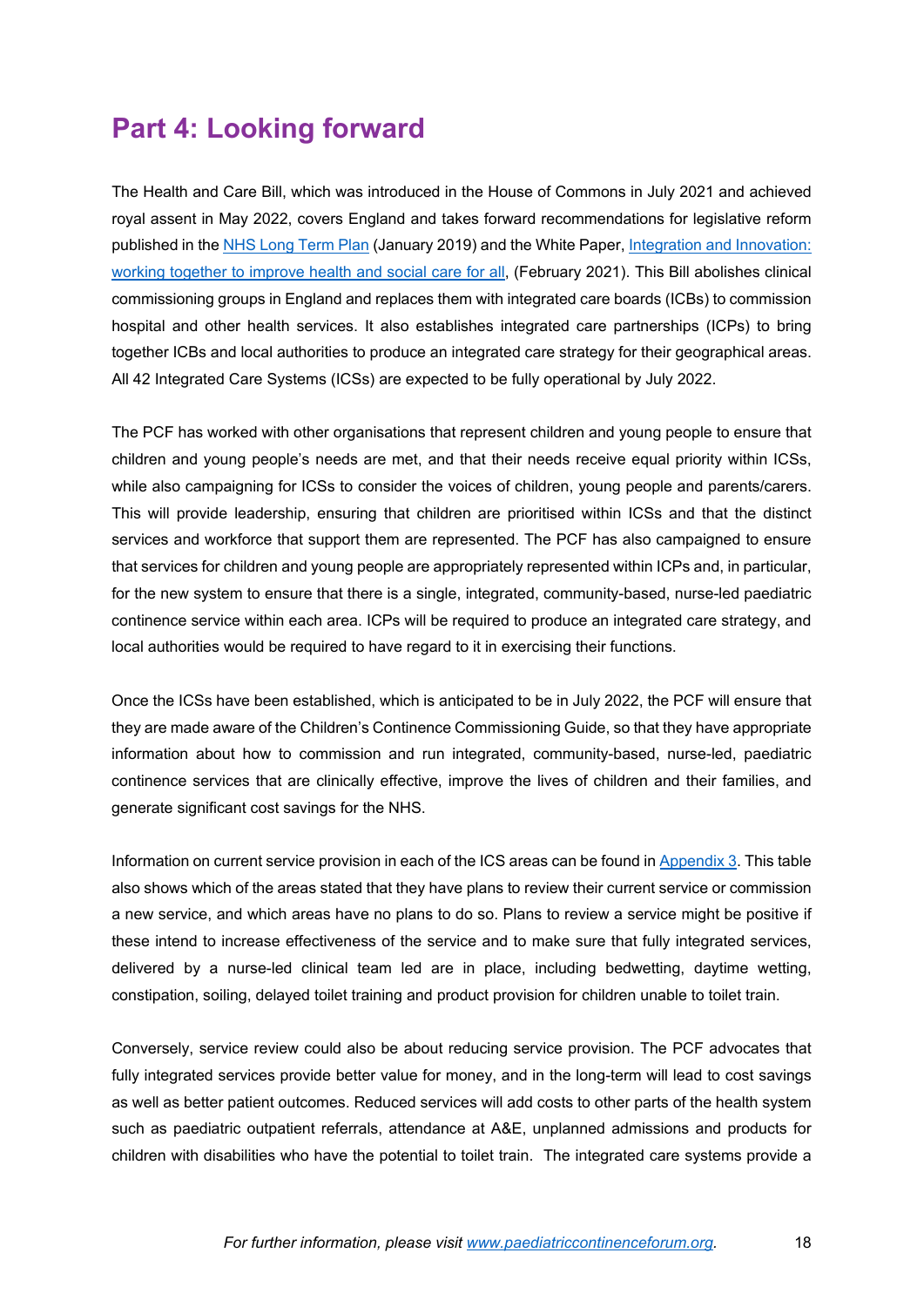great opportunity for commissioners and providers to review and plan wholistically to deliver highquality, cost-effective services.

Furthermore, if a service has recently been reviewed, or has no plans to review, and is already well resourced and functioning effectively, then a review may not be necessary.

#### *Question 7: Are you aware of the Children's Continence Commissioning Guide? If so, do the services commissioned in/provided by your CCG or Health Board use it?*



#### *Figure 6*



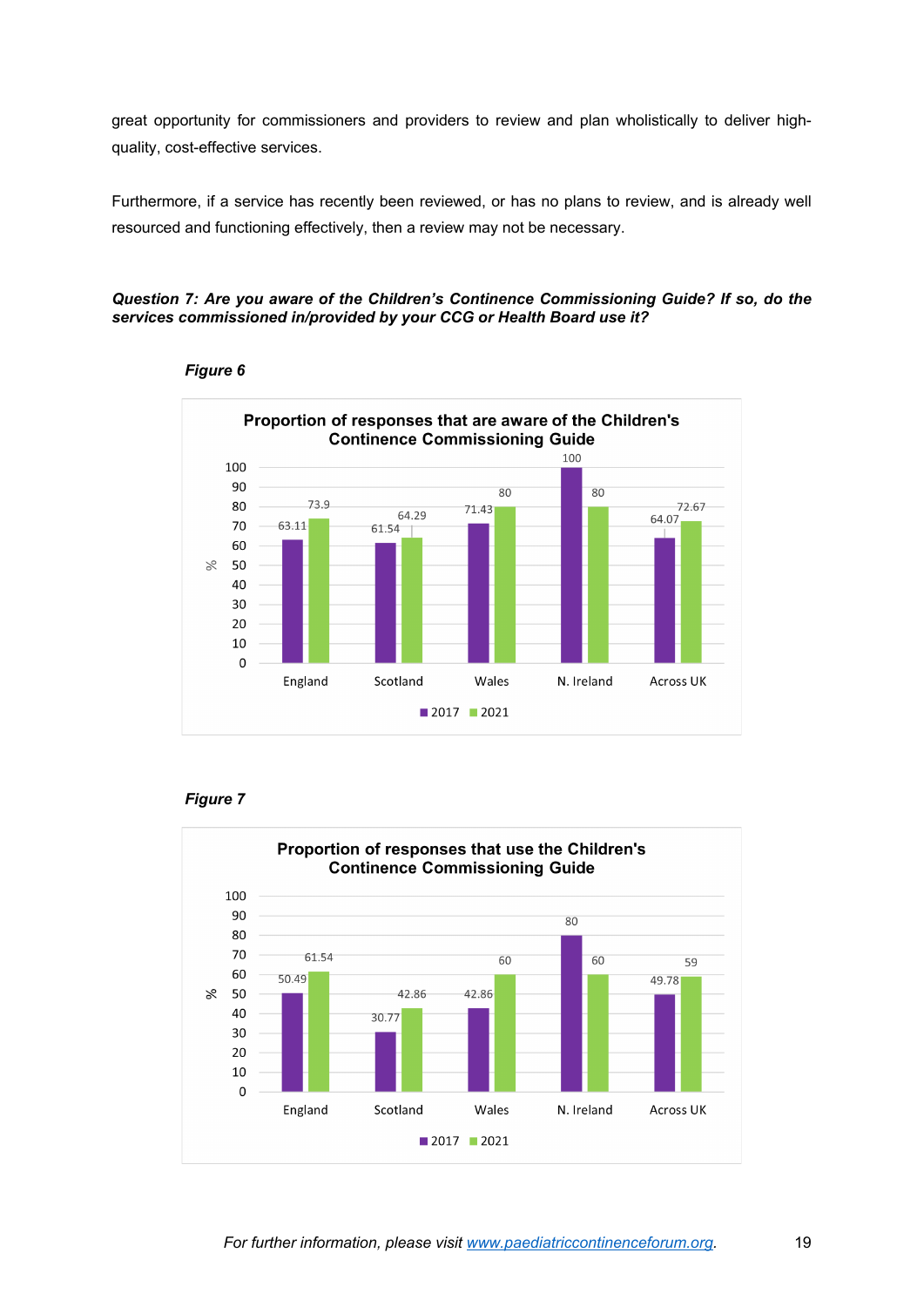Figures 6 and 7 above visualise the proportion of responses that have heard of and that use the PCF's Children's Continence Commissioning Guide ('the Guide') in 2017 and 2021. Note that the Guide was first published in 2014, hence this data was unavailable any earlier than 2017, the first report since its publication.

Together, the graphs indicate that the already strong indication of the awareness and utilisation of the Guide across the UK has improved further between 2017 and 2021. Almost three quarters (72.67%) of responses across the UK in 2021 indicated that they had heard of the Guide, while over half (59%) said that they use it – up from 64.07% and 49.78% respectively in 2017. When disaggregated by UK nation, England, Scotland and Wales all recorded an increase both in the proportion of responses that have heard of and that use the Guide. Interestingly, the proportions of responses that have heard of or use it has decreased in Northern Ireland. While this may be due to changes in the composition of some Health and Social Care Trusts, the PCF is aware that commissioners in Northern Ireland have done a substantial amount of work to set up new services recently; in such instances, it is possible that these new services will not require use of the Guide again imminently.

### <span id="page-19-0"></span>**Recommendations**

In light of the findings of this report, the PCF make the following recommendations to policymakers and service providers:

- Every child and young person in the UK should have access to an integrated, communitybased, nurse-led and well-resourced children's bladder and bowel service. Not only will this improve quality of life for the child or young person and their family, but also has the potential to realise significant cost-savings for the NHS.
- All organisations providing health care (i.e., CCGs and subsequent ICBs and ICPs in England, Health Boards in Wales and Scotland and Health and Social Care Trusts in Northern Ireland) should work collaboratively to ensure that these services are available in every community. They should also recognise the need for an adequate minimum of paediatric continence services in light of the clear cost and health benefits for children, and given that material costs of care in the long run are far greater than prevention or early diagnosis. For example, diagnosing and treating a problem before hospital admission is required saves an average of £56 per patient, while each successive paediatric appointment is an average of a further £133 per patient.
- When reviewing service provision, consideration should be given to ensure that resourcing is sufficient to meet local need and to maximise effectiveness and efficiency of the services. Reviews should be mindful that lessons have been learnt during the pandemic, with some positive innovation, such as increased use of remote consultations, with the caveat that these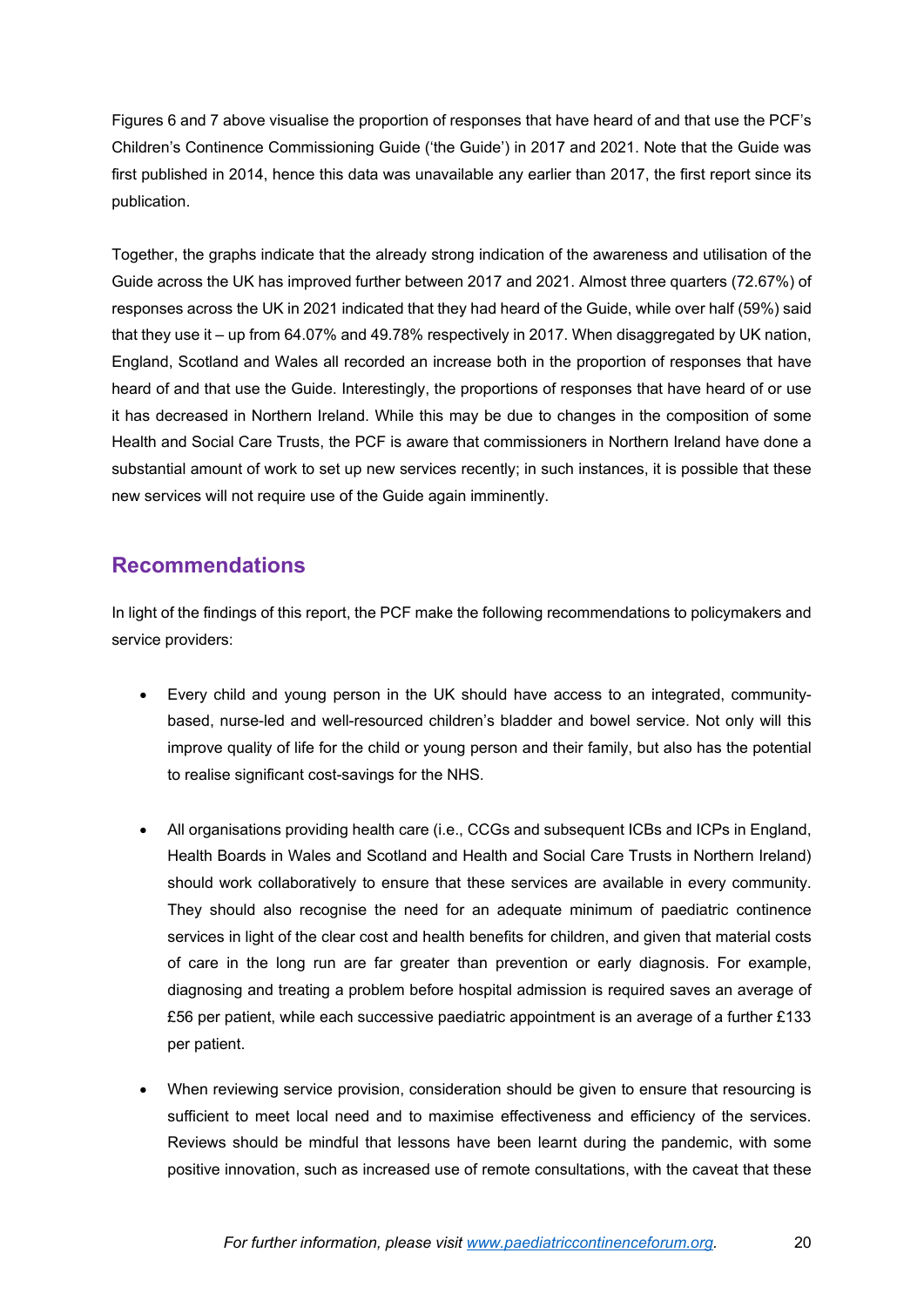are not appropriate for everyone and there is unequal access to the required technology. Negative impacts of the pandemic include increased wait times between referral and initial appointment, increased times between reviews, as well as acknowledgement that examinations cannot be undertaken remotely, and that in-person appointments give increased opportunity to engage the child or young person and provide additional context, particularly where there may be safeguarding issues.

• Information about the provision of local services should be readily available to the community and to statutory organisations. It should also be clear who can refer to these services and how families and young people can contact referrers, e.g., GPs, school nurses and health visitors.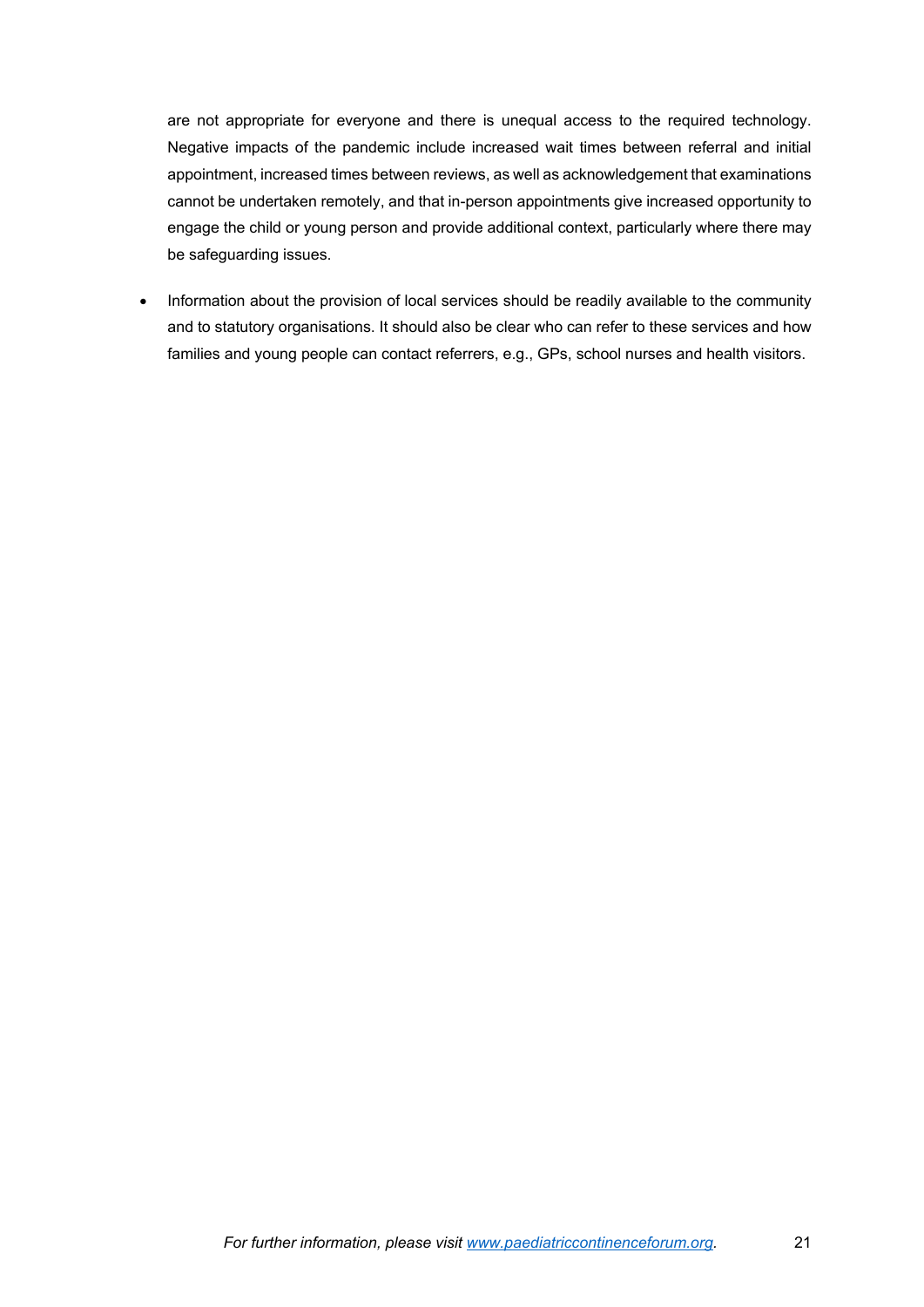### <span id="page-21-0"></span>**Further information and resources**

For further information on the issues discussed in this report, please contact us at [paediatriccontinenceforum@whitehousecomms.com.](mailto:paediatriccontinenceforum@whitehousecomms.com) The PCF recommends the **PCF Continence Commissioning Guide** available from: [http://www.paediatriccontinenceforum.org/wp](http://www.paediatriccontinenceforum.org/wp-content/uploads/2019/12/PCF-Childrens-Continence-Commissioning-Guide-Dec-2019.pdf)[content/uploads/2019/12/PCF-Childrens-Continence-Commissioning-Guide-Dec-2019.pdf](http://www.paediatriccontinenceforum.org/wp-content/uploads/2019/12/PCF-Childrens-Continence-Commissioning-Guide-Dec-2019.pdf) 

The PCF also recommends the following further resources:

- **[Excellence in Continence Care](https://www.england.nhs.uk/wp-content/uploads/2018/07/excellence-in-continence-care.pdf)** (2018): Practical guidance for commissioners, providers, health and social care staff and information for the public, developed by NHS England.
- **[NICE guidance on bedwetting in under 19s](https://www.nice.org.uk/guidance/cg111)** (published 2010).
- **[NICE quality standard on bedwetting in under 19s](https://www.nice.org.uk/Guidance/QS70)** (published 2014).
- **[NICE clinical guideline on constipation in children and young people: diagnosis and](https://www.nice.org.uk/guidance/cg99)  [management](https://www.nice.org.uk/guidance/cg99)** (last updated 2017).
- **[NICE quality standard on constipation in children and young people](https://www.nice.org.uk/Guidance/QS62)** (published 2014).
- **[UK Continence Society minimum standards for](http://www.paediatriccontinenceforum.org/wp-content/uploads/2017/07/MINIMUM-STANDARDS-for-PAEDIATRIC-CONTINENCE-CARE-July-2017-FINAL.pdf) paediatric continence care in the UK** (published 2017).
- **[Paediatric Continence Scotland Survey Report](http://www.paediatriccontinence.scot.nhs.uk/wp-content/uploads/2022/05/PCS-report-final-draft.pdf)** (2021)
- **[Bladder and Bowel Health in Children learning module](https://www.paediatriccontinence2.scot.nhs.uk/story_html5)** (2021): developed by health professionals for Paediatric Continence Scotland in association with the Scottish Government.
- **[Paediatric Continence Scotland Continence Network Proposal](http://www.paediatriccontinence.scot.nhs.uk/wp-content/uploads/2022/05/Continence-Network-Proposal-Updated-2020.pdf)** (2020)

For direct support and information for children, young people and their families and carers please contact:

- **Bladder & Bowel UK** <https://www.bbuk.org.uk/> Helpline telephone: 0161 607 8219
- **ERIC, The Children's Bladder & Bowel Charity** <https://www.eric.org.uk/> Free Helpline: 0808 169 9949 or https://www.eric.org.uk/Listing/Category/our-helpline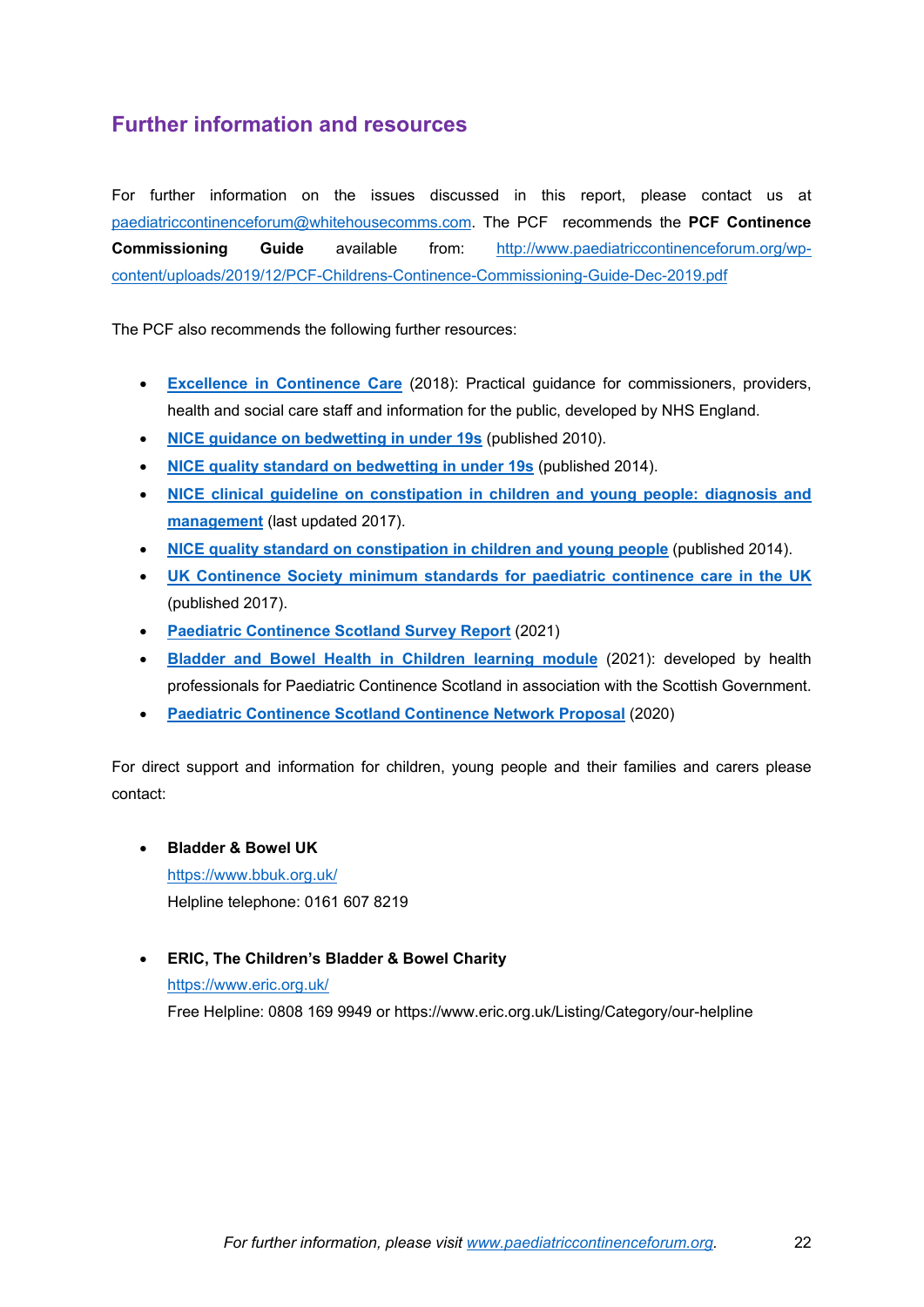# **Appendix 1: Results by Year**

*Table 1: Summary of Results 2021*

|                   |                                            | England  | <b>England</b> | <b>Scotland</b> | <b>Scotland</b>   | <b>Wales</b>   | <b>Wales</b>             | <b>Northern</b> | <b>Northern</b>          | <b>UK total</b> | <b>UK total</b> |
|-------------------|--------------------------------------------|----------|----------------|-----------------|-------------------|----------------|--------------------------|-----------------|--------------------------|-----------------|-----------------|
|                   |                                            | (# )     | (%)            | (#)             | (%)               | (# )           | (%)                      | Ireland (#)     | Ireland (%)              | (# )            | (%)             |
|                   | Number of CCGs (England), Health           |          |                |                 |                   |                |                          |                 |                          |                 |                 |
|                   | Boards (Scotland and Wales), and           |          |                |                 |                   |                |                          |                 |                          |                 |                 |
| <b>FOI</b>        | <b>Health and Care Social Trusts</b>       | 106      | --             | 14              |                   | $\overline{7}$ | $\overline{\phantom{a}}$ | 5               | $\overline{\phantom{a}}$ | 131             |                 |
| <b>Responses</b>  | (Northern Ireland)                         |          |                |                 |                   |                |                          |                 |                          |                 |                 |
|                   | <b>Responses received</b>                  | 130      | 97.7%          | 14              | 100%              | 10             | 100%                     | 5               | 100%                     | 159 of 161      | 98.76%          |
|                   | <b>Commission bedwetting</b>               | 92       | 70.8%          | 12              | 85.71%            | 8              | 80%                      | $\overline{A}$  | 80%                      | 116             | 72.05%          |
|                   | <b>Commission daytime wetting</b>          |          |                |                 |                   |                |                          |                 |                          |                 |                 |
|                   |                                            | 91       | 70%            | 11              | 78.57%            | 9              | 90%                      | 3               | 60%                      | 114             | 70.81%          |
|                   | <b>Commission toilet training</b>          | 77       | 59.2%          | 8               | 57.14%            | $\overline{7}$ | 70%                      | 4               | 80%                      | 96              | 59.63%          |
|                   | <b>Commission constipation/soiling</b>     |          |                |                 |                   |                |                          |                 |                          |                 |                 |
| <b>Question 1</b> |                                            | 87       | 66.0%          | 10              | 71.43%            | 8              | 80%                      | $\overline{4}$  | 80%                      | 109             | 67.7%           |
|                   | <b>Commission product supply</b>           |          |                |                 |                   |                |                          |                 |                          |                 |                 |
|                   |                                            | 86       | 66.2%          | 9               | 64.29%            | 10             | 100%                     | 5               | 100%                     | 110             | 68.32%          |
|                   | Commission all 4 services + product        |          |                |                 |                   |                |                          |                 |                          |                 |                 |
|                   | supply                                     | 68       | 51.1%          | 4               | 28.57%            | 6              | 60%                      | 4               | 80%                      | 82              | 50.93%          |
|                   | <b>Commission integrated services (all</b> |          |                |                 |                   |                |                          |                 |                          |                 |                 |
|                   | in one place)                              | 52       | 40.15%         | 3               | 21.43%            | 2              | 20%                      | 4               | 80%                      | 61              | 37.89%          |
| <b>Question 2</b> | If so, led by a paediatric continence      |          |                |                 |                   |                |                          |                 |                          |                 |                 |
|                   | advisor                                    | 49 of 52 | 94.2%          | $2$ of $3$      | 66.66%            | 2 of 2         | 100%                     | 4 of 4          | 100%                     | N/A             | N/A             |
|                   | Mean number of children on                 |          |                |                 |                   |                |                          |                 |                          |                 |                 |
| <b>Question 4</b> | caseload of service (excl. anomalies)      | 495.1    | --             | 586.1           | $\qquad \qquad -$ | 209.4          | $\overline{\phantom{a}}$ | 756.4           | $\overline{\phantom{a}}$ | N/A             | N/A             |
| <b>Question 5</b> | <b>Plans for new service</b>               | 19       | 14.62%         | 3               | 21.43%            | 3              | 30%                      |                 | 20%                      | 26              | 16.15%          |
|                   | <b>Plans to review service</b>             | 68       | 52.3%          | 8               | 57.14%            | 5              | 50%                      | 3               | 60%                      | 84              | 52.17%          |
| <b>Question 7</b> | <b>Aware of the Guide</b>                  | 96       | 73.9%          | 9               | 64.29%            | 8              | 80%                      | 4               | 80%                      | 117             | 72.67%          |
|                   | Use the Guide                              | 80       | 61.54%         | 6               | 42.86%            | 6              | 60%                      | 3               | 60%                      | 95              | 59%             |

<span id="page-22-0"></span>Note: the number of responses does not equate to the number of CCGs and Health Boards across the country; in certain instances, commissioners disaggregated their response by sub-area or by local provider. The small number of responses in the devolved nations, compared with England, should also be factored into any comparison of the percentages given.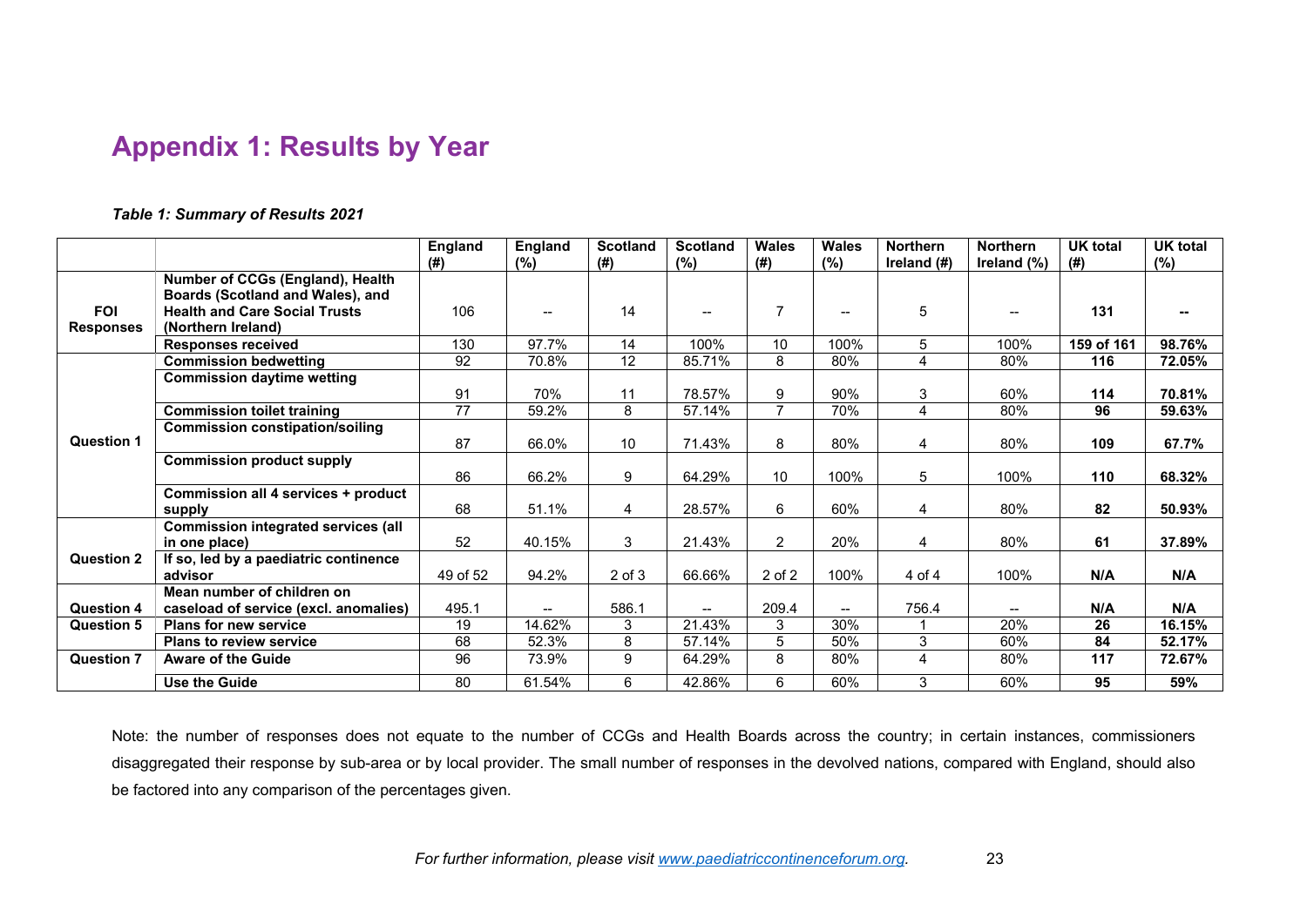### *Table 2: Summary of Results, 2017*

|                                                                             | England | England (%) | <b>Scotland</b> | Scotland (%) | Wales | Wales $(\%)$ | <b>Northern</b><br>Ireland | <b>Northern</b><br>Ireland $(\%)$ | <b>UK</b><br>total | UK total<br>(%) |
|-----------------------------------------------------------------------------|---------|-------------|-----------------|--------------|-------|--------------|----------------------------|-----------------------------------|--------------------|-----------------|
| Number of CCGs (England), Health<br>Boards (Scotland and Wales), Health and |         |             |                 |              |       |              |                            |                                   |                    |                 |
| <b>Social Care Trusts (Northern Ireland)</b>                                | 209     |             | 14              |              |       |              |                            |                                   | 235                |                 |
| <b>Responses received</b>                                                   | 206     | 98.56%      | 13              | 92.86%       |       | 100.00%      |                            | 100.00%                           | 231                | 98.30%          |
| <b>Commission four services</b>                                             | 89      | 43.20%      | 3               | 23.08%       | 2     | 28.57%       |                            | 40.00%                            | 96                 | 41.56%          |
| <b>Commission four services and products</b>                                | 89      | 43.20%      | 3               | 23.08%       |       | 14.29%       |                            | 40.00%                            | 95                 | 41.13%          |
| <b>Commission integrated services</b>                                       | 65      | 31.55%      |                 | 23.08%       | 0     | $0.00\%$     |                            | 60.00%                            | 71                 | 30.74%          |
| Led by a paediatric continence advisor                                      | 48      | 23.30%      |                 | 7.69%        |       | 14.29%       |                            | 60.00%                            | 53                 | 22.94%          |
| <b>Plan to review service</b>                                               | 74      | 35.92%      |                 | 30.77%       | 5     | 71.43%       | ົ                          | 40.00%                            | 85                 | 36.80%          |
| Plan to commission new service                                              | 23      | 11.17%      |                 | 7.69%        |       | 14.29%       |                            | $0.00\%$                          | 25                 | 10.82%          |
| <b>Aware of the PCCG</b>                                                    | 130     | 63.11%      | 8               | 61.54%       | 5     | 71.43%       | 5                          | 100.00%                           | 148                | 64.07%          |
| Use the PCCG                                                                | 104     | 50.49%      |                 | 30.77%       | 3     | 42.86%       | 4                          | 80.00%                            | 115                | 49.78%          |

### *Table 3: Summary of Results, 2014*

|                                                                                    | <b>England</b> | England (%) | Scotland | Scotland (%) | Wales | Wales $(\%)$ | <b>Northern</b><br><b>Ireland</b> | <b>Northern</b><br>Ireland (%) | UK total | <b>UK total</b><br>$(\%)$ |
|------------------------------------------------------------------------------------|----------------|-------------|----------|--------------|-------|--------------|-----------------------------------|--------------------------------|----------|---------------------------|
| Number of CCGs (England), Health Boards<br>(Scotland and Wales), Health and Social |                |             |          |              |       |              |                                   |                                |          |                           |
| <b>Care Trusts (Northern Ireland)</b>                                              | 211            |             | 14       |              |       |              |                                   |                                | 237      |                           |
| <b>Responses received</b>                                                          | 211            | 100.00%     | 14       | 100.00%      |       | 100.00%      |                                   | 100.00%                        | 237      | 100.00%                   |
| <b>Commission four services</b>                                                    | 82             | 39.00%      | Õ        | 57.00%       | 4     | 57.00%       |                                   | 60.00%                         | 97       | 40.90%                    |
| <b>Commission four services and products</b>                                       | 76             | 36.00%      |          | 57.00%       | 3     | 43.00%       |                                   | 60.00%                         | 90       | 38.00%                    |
| <b>Commission integrated services</b>                                              | 54             | 26.00%      |          | 36.00%       | ົ     | 29.00%       |                                   | 40.00%                         | 63       | 27.00%                    |
| Led by a paediatric continence advisor                                             | 43             | 20.00%      |          | 36.00%       | റ     | 29.00%       |                                   | 40.00%                         | 52       | 21.10%                    |
| <b>Plan to review service</b>                                                      | 87             | 41.00%      | 10       | 71.00%       |       | 14.00%       |                                   | 100.00%                        | 103      | 43.50%                    |
| Plan to commission new service                                                     | 34             | 16.00%      |          | 7.00%        |       | $0.00\%$     |                                   | $0.00\%$                       | 35       | 13.50%                    |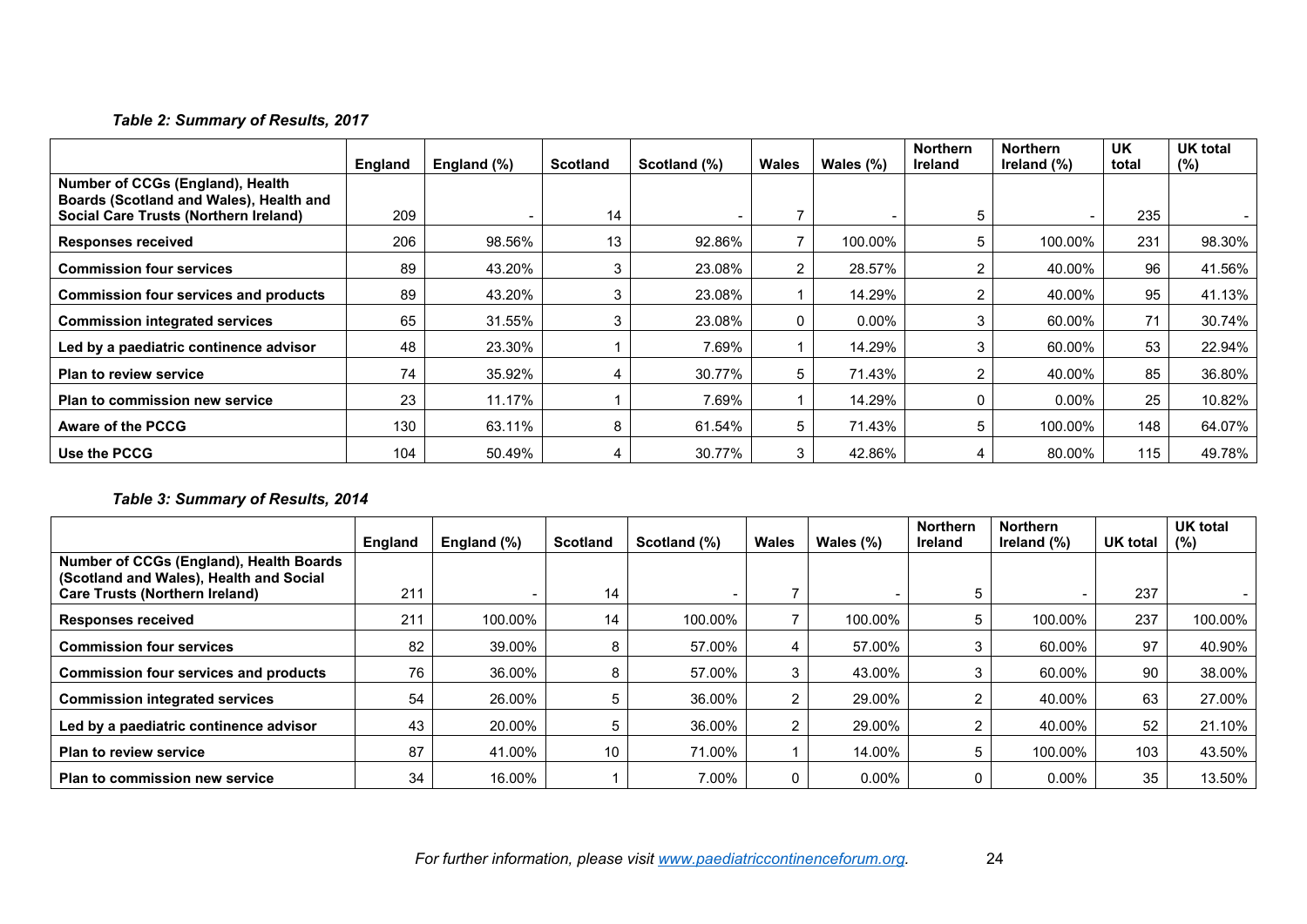# **Appendix 2: Results by Nation**

#### **Table 4: Summary of Results in England (2014, 2017, 2021)**

|                                              | 2014 |      | 2017 |        | 2021 |        |
|----------------------------------------------|------|------|------|--------|------|--------|
|                                              | #    | %    |      | %      | ₮    | %      |
|                                              |      |      |      |        |      |        |
| <b>Number of CCGs</b>                        | 211  | N/A  | 209  | N/A    | 106  | N/A    |
| <b>Responses received</b>                    | 211  | 100% | 206  | 98.56% | 130  | 97.70% |
| <b>Commission four services</b>              | 82   | 39%  | 89   | 43.20% | 69   | 53.08% |
| <b>Commission four services and products</b> | 76   | 36%  | 89   | 43.20% | 68   | 51.10% |
| <b>Commission integrated services</b>        | 54   | 26%  | 65   | 31.55% | 52   | 40.15% |
| Led by a paediatric continence advisor       | 43   | 20%  | 48   | 23.30% | 49   | 36.70% |
| <b>Plan to review service</b>                | 87   | 41%  | 74   | 35.92% | 68   | 52.30% |
| Plan to commission new service               | 34   | 16%  | 23   | 11.17% | 19   | 14.62% |
| <b>Aware of the PCCG</b>                     | N/A  | N/A  | 130  | 63.11% | 96   | 73.90% |
| Use the PCCG                                 | N/A  | N/A  | 104  | 50.49% | 80   | 61.54% |

#### <span id="page-24-0"></span>**Table 5: Summary of Results in Scotland (2014, 2017, 2021)**

|                                              | 2014 |         | 2017 |        | 2021 |         |
|----------------------------------------------|------|---------|------|--------|------|---------|
|                                              | #    | %       | #    | %      | #    | %       |
|                                              |      |         |      |        |      |         |
| <b>Number of CCGs</b>                        | 14   |         | 14   |        | 14   |         |
| <b>Responses received</b>                    | 14   | 100.00% | 13   | 92.86% | 14   | 100.00% |
| <b>Commission four services</b>              | 8    | 57.00%  | 3    | 23.08% | 6    | 42.86%  |
| <b>Commission four services and products</b> | 8    | 57.00%  | ⌒    | 23.08% |      | 28.57%  |
| <b>Commission integrated services</b>        |      | 36.00%  |      | 23.08% |      | 21.43%  |
| Led by a paediatric continence advisor       |      | 36.00%  |      | 7.69%  |      | 15.38%  |
| <b>Plan to review service</b>                | 10   | 71.00%  |      | 30.77% | 8    | 57.14%  |
| Plan to commission new service               |      | 7.00%   |      | 7.69%  |      | 21.43%  |
| <b>Aware of the PCCG</b>                     | N/A  | N/A     | 8    | 61.54% | 9    | 64.29%  |
| Use the PCCG                                 | N/A  | N/A     | 4    | 30.77% | 6    | 42.86%  |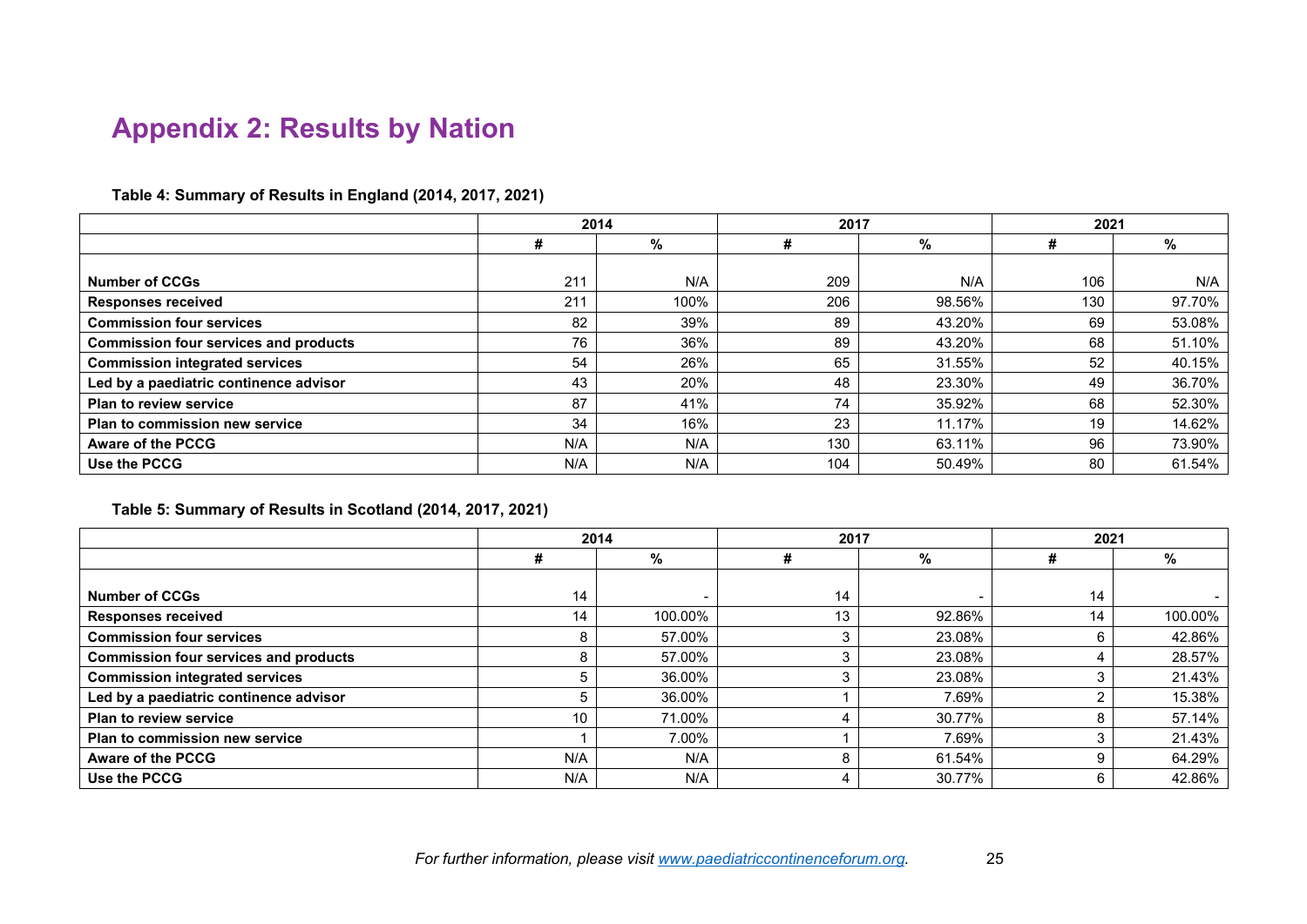### **Table 6: Summary of Results in Wales (2014, 2017, 2021)**

|                                              | 2014 |          | 2017 |          | 2021 |         |
|----------------------------------------------|------|----------|------|----------|------|---------|
|                                              | #    | %        | #    | %        | #    | %       |
|                                              |      |          |      |          |      |         |
| <b>Number of Health Boards</b>               |      |          |      |          |      |         |
| <b>Responses received</b>                    |      | 100.00%  |      | 100.00%  | 10   | 100.00% |
| <b>Commission four services</b>              |      | 57.00%   |      | 28.57%   |      | 50.00%  |
| <b>Commission four services and products</b> |      | 43.00%   |      | 14.29%   | 6    | 60.00%  |
| <b>Commission integrated services</b>        |      | 29.00%   |      | $0.00\%$ |      | 20.00%  |
| Led by a paediatric continence advisor       |      | 29.00%   |      | 14.29%   |      | 20.00%  |
| <b>Plan to review service</b>                |      | 14.00%   |      | 71.43%   |      | 50.00%  |
| Plan to commission new service               |      | $0.00\%$ |      | 14.29%   |      | 30.00%  |
| Aware of the PCCG                            | N/A  | N/A      |      | 71.43%   | 8    | 80.00%  |
| Use the PCCG                                 | N/A  | N/A      | 3    | 42.86%   | 6    | 60.00%  |

#### **Table 7: Summary of Results in Northern Ireland (2014, 2017, 2021)**

|                                                | 2014 |          | 2017 |          | 2021 |         |
|------------------------------------------------|------|----------|------|----------|------|---------|
|                                                | #    | %        | #    | %        | #    | %       |
|                                                |      |          |      |          |      |         |
| <b>Number of Health and Social Care Trusts</b> |      |          | 5.   |          | b    |         |
| <b>Responses received</b>                      |      | 100.00%  | 5    | 100.00%  |      | 100.00% |
| <b>Commission four services</b>                |      | 60.00%   |      | 40.00%   |      | 60.00%  |
| <b>Commission four services and products</b>   |      | 60.00%   |      | 40.00%   |      | 60.00%  |
| <b>Commission integrated services</b>          |      | 40.00%   |      | 60.00%   |      | 80.00%  |
| Led by a paediatric continence advisor         |      | 40.00%   |      | 60.00%   |      | 80.00%  |
| <b>Plan to review service</b>                  |      | 100.00%  |      | 40.00%   |      | 60.00%  |
| Plan to commission new service                 |      | $0.00\%$ |      | $0.00\%$ |      | 20.00%  |
| <b>Aware of the PCCG</b>                       | N/A  | N/A      |      | 100.00%  |      | 80.00%  |
| Use the PCCG                                   | N/A  | N/A      |      | 80.00%   |      | 60.00%  |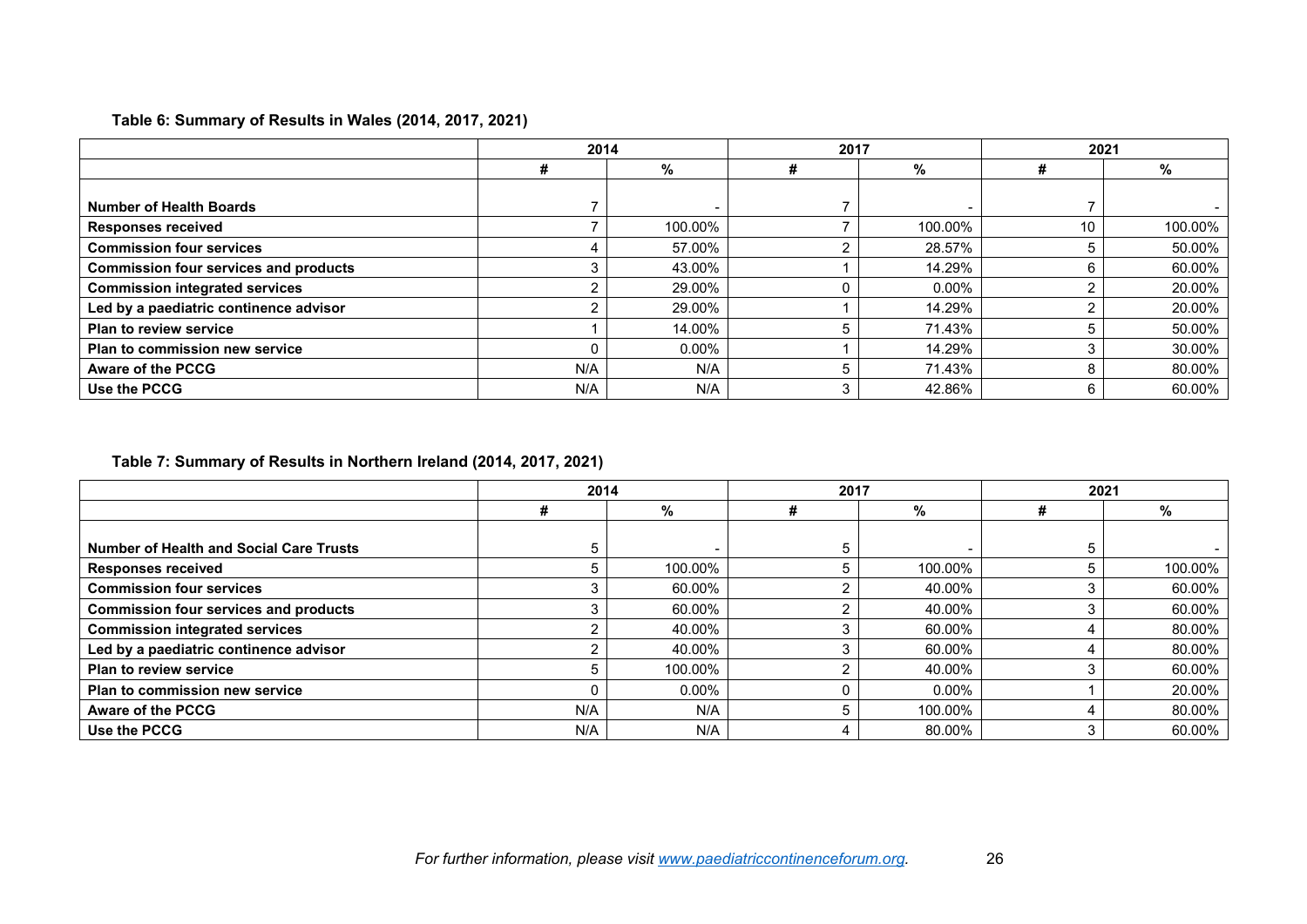# <span id="page-26-0"></span>**Appendix 3: Future integrated Care Systems**

Have stated there are plans to commission a new service and/or review their current service

No plans to renew current service or commission a new service

Unknown

| <b>Future ICS</b>                                                       | <b>Response to FOI</b>                                              | <b>Number of services</b><br>commissioned (out of<br>bedwetting, daytime<br>wetting, toilet training,<br>constipation/soiling/product<br>provision) |
|-------------------------------------------------------------------------|---------------------------------------------------------------------|-----------------------------------------------------------------------------------------------------------------------------------------------------|
| <b>Bath and North East</b>                                              | NHS Bath and North East Somerset CCG                                | <b>UNKNOWN</b>                                                                                                                                      |
| Somerset, Swindon and                                                   | <b>NHS Swindon CCG</b>                                              | 4                                                                                                                                                   |
| Wiltshire                                                               | <b>NHS Wiltshire CCG</b>                                            | 4                                                                                                                                                   |
| Bedfordshire, Luton and                                                 | <b>NHS Bedford CCG</b>                                              | 5                                                                                                                                                   |
| <b>Milton Keynes</b>                                                    | NHS Luton and South Bedfordshire CCG                                | 1                                                                                                                                                   |
|                                                                         | <b>NHS Milton Keynes CCG</b>                                        | 1                                                                                                                                                   |
| <b>Birmingham and Solihull</b>                                          | <b>NHS Birmingham and Solihull CCG</b>                              | 3                                                                                                                                                   |
| The Black Country and<br>West Birmingham                                | NHS Black Country & West Birmingham CCG                             | <b>UNKNOWN</b>                                                                                                                                      |
| <b>Bristol, North Somerset</b><br>and South<br>Gloucestershire          | NHS Bristol, North Somerset and South Gloucestershire<br><b>CCG</b> | 3                                                                                                                                                   |
| Buckinghamshire,                                                        | <b>NHS Berkshire West CCG</b>                                       | 5                                                                                                                                                   |
| Oxfordshire and                                                         | <b>NHS Buckinghamshire CCG</b>                                      | 5                                                                                                                                                   |
| <b>Berkshire West</b>                                                   | <b>NHS Oxfordshire CCG</b>                                          | 5                                                                                                                                                   |
| Cambridgeshire and<br>Peterborough                                      | NHS Cambridgeshire and Peterborough CCG                             | 0                                                                                                                                                   |
|                                                                         | <b>NHS Cheshire CCG</b>                                             | 5                                                                                                                                                   |
|                                                                         | <b>NHS Halton CCG</b>                                               | 5                                                                                                                                                   |
|                                                                         | <b>NHS Knowsley CCG</b>                                             | 5                                                                                                                                                   |
|                                                                         | <b>NHS Liverpool CCG</b>                                            | 3                                                                                                                                                   |
| Cheshire and                                                            | <b>NHS South Sefton CCG</b>                                         | 5                                                                                                                                                   |
| Merseyside                                                              | <b>NHS Southport and Formby CCG</b>                                 | 5                                                                                                                                                   |
|                                                                         | <b>NHS St Helens CCG</b>                                            | 5                                                                                                                                                   |
|                                                                         | <b>NHS Warrington CCG</b>                                           | <b>UNKNOWN</b>                                                                                                                                      |
|                                                                         | <b>NHS Wirral CCG</b>                                               | <b>UNKNOWN</b>                                                                                                                                      |
| Cornwall and the Isles<br>of Scilly Health & Social<br>Care Partnership | <b>NHS Kernow CCG</b>                                               | $\mathbf 0$                                                                                                                                         |
| Coventry and<br>Warwickshire                                            | NHS Coventry and Warwickshire CCG                                   | $\mathbf 0$                                                                                                                                         |
| <b>Cumbria and North East</b>                                           | <b>NHS Newcastle Gateshead CCG</b>                                  | $\overline{\mathbf{4}}$                                                                                                                             |
|                                                                         | <b>NHS North Cumbria CCG</b>                                        | 5                                                                                                                                                   |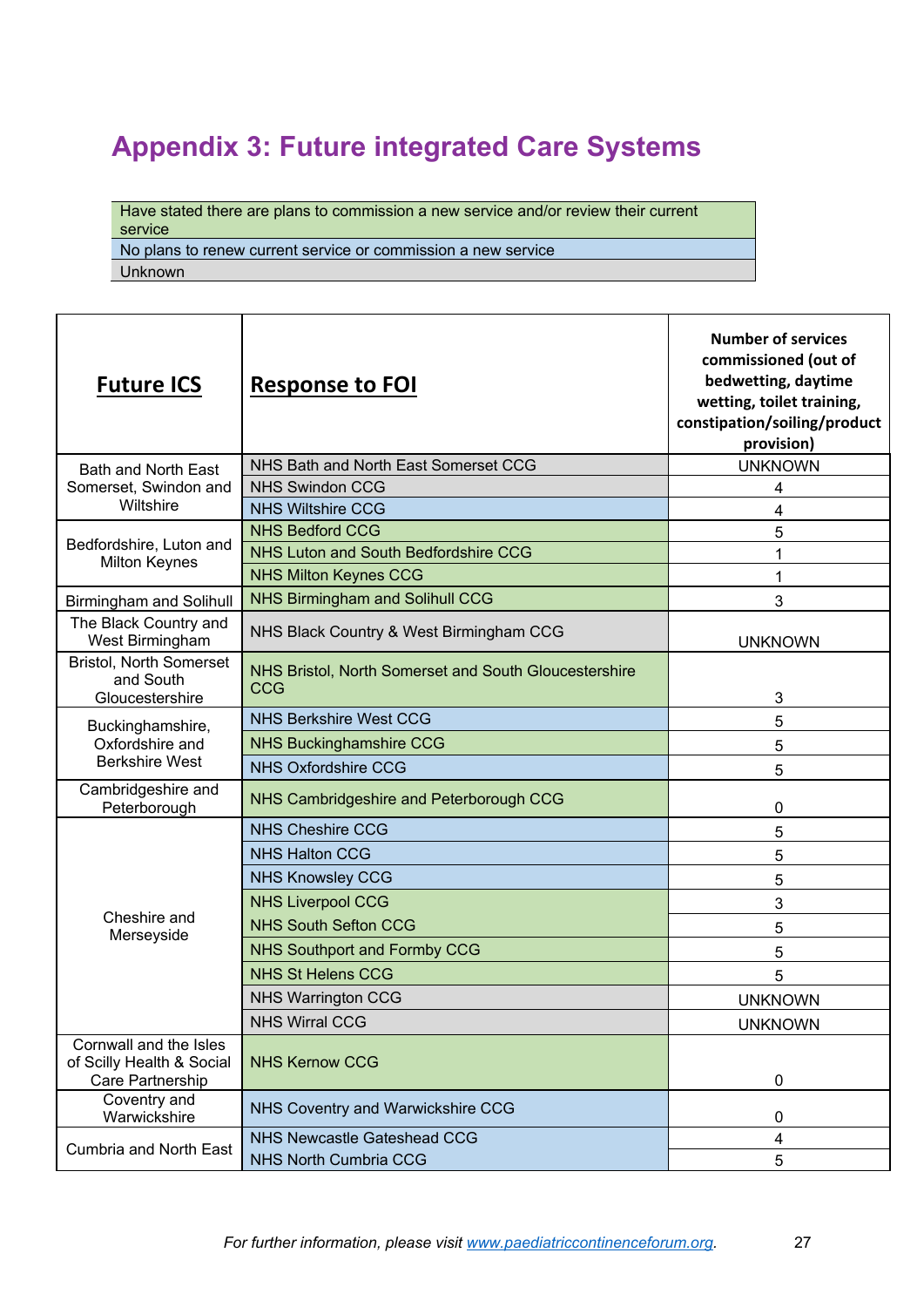|                                              | <b>NHS County Durham CCG</b>                                   | 5              |
|----------------------------------------------|----------------------------------------------------------------|----------------|
|                                              | <b>NHS North Tyneside CCG</b>                                  | 5              |
|                                              | <b>NHS Northumberland CCG</b>                                  | 0              |
|                                              | <b>NHS Tees Valley CCG</b>                                     | 5              |
|                                              | <b>NHS South Tyneside CCG</b>                                  | <b>UNKNOWN</b> |
|                                              | <b>NHS Sunderland CCG</b>                                      | 0              |
| Joined Up Care<br>Derbyshire                 | NHS Derby and Derbyshire CCG                                   | 5              |
| Devon                                        | <b>NHS Devon CCG</b>                                           | 5              |
| Dorset                                       | <b>NHS Dorset CCG</b>                                          | 5              |
|                                              | NHS Barking and Dagenham, Havering and Redbridge<br><b>CCG</b> | 5              |
| East London Health &                         | NHS City and Hackney CCG                                       | 5              |
| Care Partnership                             | <b>NHS Newham CCG</b>                                          | 5              |
|                                              | <b>NHS Tower Hamlets CCG</b>                                   | <b>UNKNOWN</b> |
|                                              | <b>NHS Waltham Forest CCG</b>                                  | 5              |
|                                              | <b>NHS East Berkshire CCG</b>                                  | 5              |
| Frimley Health & Care<br><b>ICS</b>          | NHS North East Hampshire and Farnham CCG                       | 3              |
|                                              | <b>NHS Surrey Heath CCG</b>                                    | 5              |
| Gloucestershire                              | <b>NHS Gloucestershire CCG</b>                                 | 5              |
|                                              | <b>NHS Bolton CCG</b>                                          | 5              |
|                                              | <b>NHS Bury CCG</b>                                            | 5              |
|                                              | NHS Heywood, Middleton and Rochdale CCG                        | 0              |
|                                              | <b>NHS Manchester CCG</b>                                      | 3              |
| <b>Greater Manchester</b>                    | <b>NHS Oldham CCG</b>                                          | 3              |
| <b>Health and Social Care</b><br>Partnership | <b>NHS Salford CCG</b>                                         | 0              |
|                                              | <b>NHS Stockport CCG</b>                                       | 5              |
|                                              | NHS Tameside and Glossop CCG                                   | 3              |
|                                              | <b>NHS Trafford CCG</b>                                        | 4              |
|                                              | <b>NHS Wigan Borough CCG</b>                                   | 5              |
|                                              | NHS Isle of Wight CCG                                          | 0              |
|                                              | <b>NHS North Hampshire CCG</b>                                 | $\mathbf{3}$   |
| Hampshire and the Isle                       | <b>NHS Portsmouth CCG</b>                                      | 5              |
| of Wight                                     | NHS South Eastern Hampshire CCG                                | 3              |
|                                              | <b>NHS Southampton CCG</b>                                     | 5              |
| Herefordshire and                            | <b>NHS West Hampshire CCG</b>                                  | 3              |
| Worcestershire                               | NHS Herefordshire and Worcestershire CCG                       | 4              |
| Hertfordshire and West                       | NHS East and North Hertfordshire CCG                           | $\mathbf{3}$   |
| Essex                                        | <b>NHS Herts Valleys CCG</b>                                   | 4              |
|                                              | <b>NHS West Essex CCG</b>                                      | 5              |
|                                              | NHS East Riding of Yorkshire CCG                               | 3              |
|                                              | <b>NHS Hull CCG</b>                                            | $\mathbf{3}$   |
| Humber, Coast and<br>Vale                    | NHS North East Lincolnshire CCG                                | 5              |
|                                              | <b>NHS North Lincolnshire CCG</b>                              | 0              |
|                                              | NHS Vale of York CCG                                           | 5              |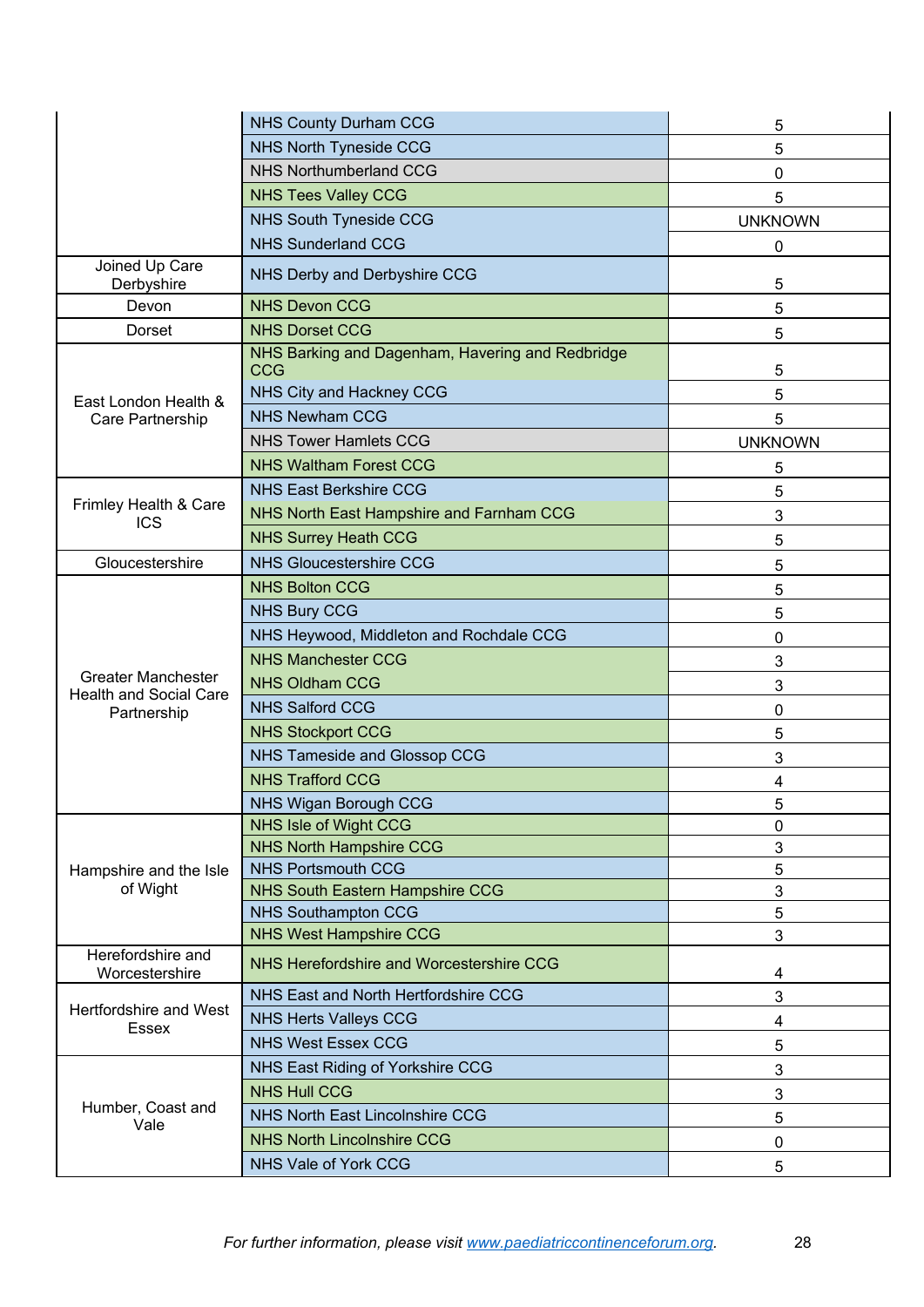| Kent and Medway                                      | <b>NHS Kent and Medway CCG</b>          | 0              |
|------------------------------------------------------|-----------------------------------------|----------------|
|                                                      | <b>NHS Blackburn with Darwen CCG</b>    | 5              |
|                                                      | <b>NHS Blackpool CCG</b>                | 5              |
|                                                      | NHS Chorley and South Ribble CCG        | 0              |
| <b>Healthier Lancashire</b>                          | <b>NHS East Lancashire CCG</b>          | 4              |
| and South Cumbria                                    | NHS Fylde and Wyre CCG                  | 5              |
|                                                      | <b>NHS Greater Preston CCG</b>          | 0              |
|                                                      | NHS Morecambe Bay CCG                   | 5              |
|                                                      | <b>NHS West Lancashire CCG</b>          | 0              |
|                                                      | NHS East Leicestershire and Rutland CCG | 4              |
| Leicester, Leicestershire<br>and Rutland             | <b>NHS Leicester City CCG</b>           | 5              |
|                                                      | <b>NHS West Leicestershire CCG</b>      | 4              |
| Lincolnshire                                         | <b>NHS Lincolnshire CCG</b>             | $\mathbf 0$    |
|                                                      | <b>NHS Basildon and Brentwood CCG</b>   | 5              |
|                                                      | NHS Castle Point and Rochford CCG       | 5              |
| Mid and South Essex                                  | <b>NHS Mid Essex CCG</b>                | 5              |
|                                                      | <b>NHS Southend CCG</b>                 | 5              |
|                                                      | <b>NHS Thurrock CCG</b>                 | 5              |
| Norfolk and Waveney<br>Health & Care<br>Partnership  | NHS Norfolk and Waveney CCG             | 5              |
|                                                      | <b>NHS Barnet CCG</b>                   | <b>UNKNOWN</b> |
|                                                      | <b>NHS Camden CCG</b>                   | 5              |
| <b>North London Partners</b><br>in Health & Care     | <b>NHS Enfield CCG</b>                  | $\mathbf 0$    |
|                                                      | <b>NHS Haringey CCG</b>                 | 5              |
|                                                      | <b>NHS Islington CCG</b>                | 5              |
| North West London<br>Health & Care<br>Partnership    | <b>NHS North West London CCG</b>        | 5              |
| Northamptonshire                                     | <b>NHS Northamptonshire CCG</b>         | 3              |
| Nottingham and<br>Nottinghamshire Health<br>and Care | NHS Nottingham and Nottinghamshire CCG  | 5              |
| Shropshire and Telford<br>and Wrekin                 | NHS Shropshire, Telford and Wrekin CCG  | 3              |
| Somerset                                             | <b>NHS Somerset CCG</b>                 | 5              |
| <b>Our Healthier South</b><br>East London            | <b>NHS South East London CCG</b>        | 5              |
|                                                      | <b>NHS Croydon CCG</b>                  | <b>UNKNOWN</b> |
|                                                      | <b>NHS Kingston CCG</b>                 | 4              |
| South West London                                    | <b>NHS Merton CCG</b>                   | 5              |
| Health & Care<br>Partnership                         | <b>NHS Richmond CCG</b>                 | 1              |
|                                                      | <b>NHS Sutton CCG</b>                   | 5              |
|                                                      | <b>NHS Wandsworth CCG</b>               | 1              |
|                                                      | <b>NHS Barnsley CCG</b>                 | 4              |
| South Yorkshire and<br><b>Bassetlaw</b>              | <b>NHS Bassetlaw CCG</b>                | $\mathbf 0$    |
|                                                      | <b>NHS Doncaster CCG</b>                | 0              |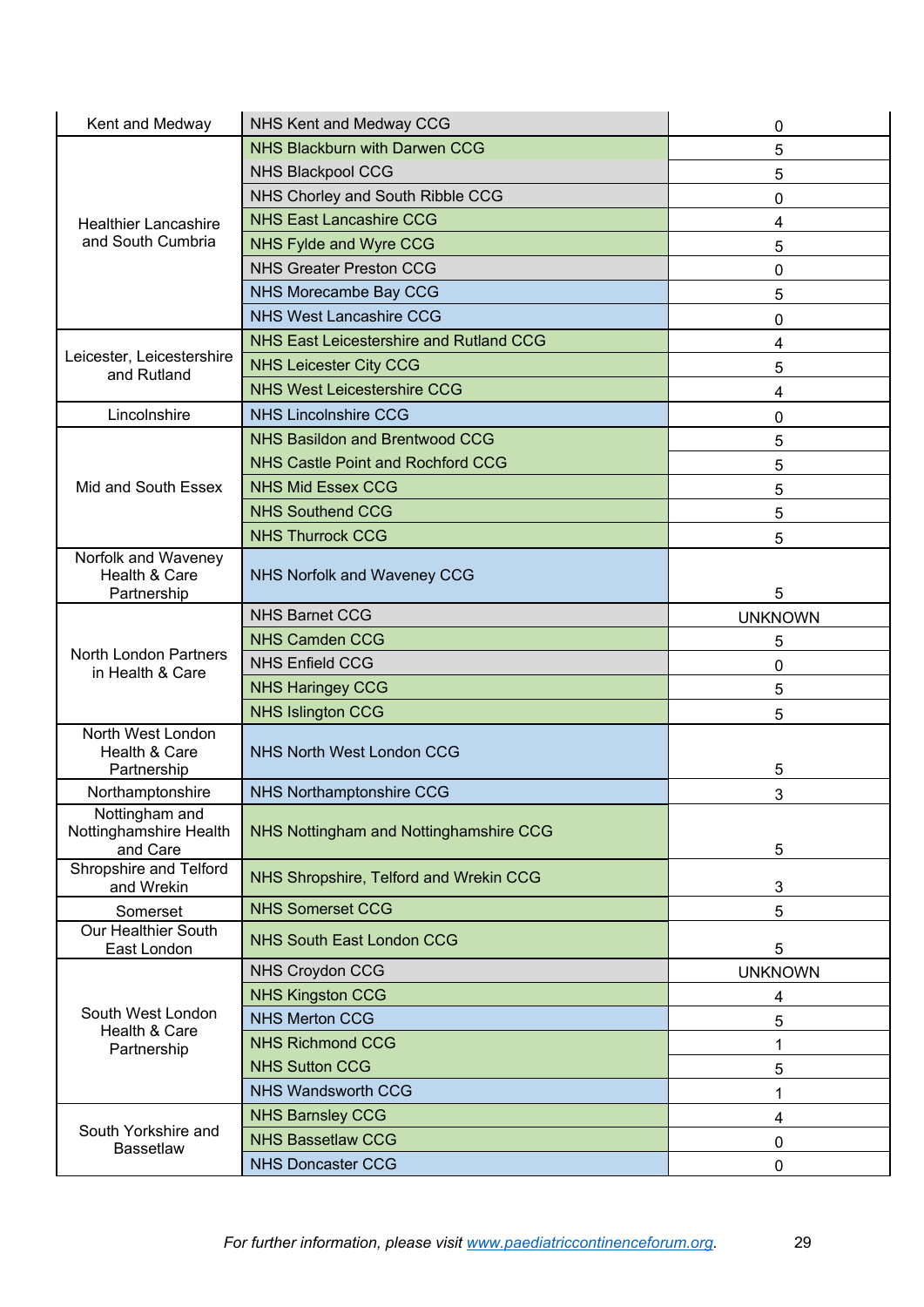|                                                                | <b>NHS Rotherham CCG</b>                                   | 4              |
|----------------------------------------------------------------|------------------------------------------------------------|----------------|
|                                                                | <b>NHS Sheffield CCG</b>                                   | 5              |
| Staffordshire and Stoke<br>on Trent                            | <b>NHS Cannock Chase CCG</b>                               | 5              |
|                                                                | <b>NHS East Staffordshire CCG</b>                          | 5              |
|                                                                | <b>NHS North Staffordshire CCG</b>                         | 5              |
|                                                                | NHS South East Staffordshire and Seisdon Peninsular<br>CCG | 5              |
|                                                                | <b>NHS Stafford and Surrounds CCG</b>                      | 5              |
|                                                                | <b>NHS Stoke on Trent CCG</b>                              | 5              |
| Suffolk and North East<br>Essex                                | <b>NHS Ipswich and East Suffolk CCG</b>                    | <b>UNKNOWN</b> |
|                                                                | <b>NHS North East Essex CCG</b>                            | <b>UNKNOWN</b> |
|                                                                | <b>NHS West Suffolk CCG</b>                                | 2              |
| <b>Sussex and East Surrey</b>                                  | NHS Brighton & Hove CCG                                    | 5              |
|                                                                | <b>NHS West Sussex CCG</b>                                 | 5              |
|                                                                | <b>NHS East Sussex CCG</b>                                 | 5              |
| <b>Surrey Heartlands</b><br>Health & Care                      | <b>NHS Surrey Heartlands CCG</b>                           |                |
| Partnership                                                    |                                                            | 5              |
| West Yorkshire and<br>Harrogate (Health &<br>Care Partnership) | NHS Bradford District and Craven CCG                       | 5              |
|                                                                | <b>NHS Kirklees CCG</b>                                    | 5              |
|                                                                | NHS Calderdale CCG                                         | <b>UNKNOWN</b> |
|                                                                | <b>NHS North Yorkshire CCG</b>                             | <b>UNKNOWN</b> |
|                                                                | <b>NHS Leeds CCG</b>                                       | 5              |
|                                                                | <b>NHS Wakefield CCG</b>                                   | 5              |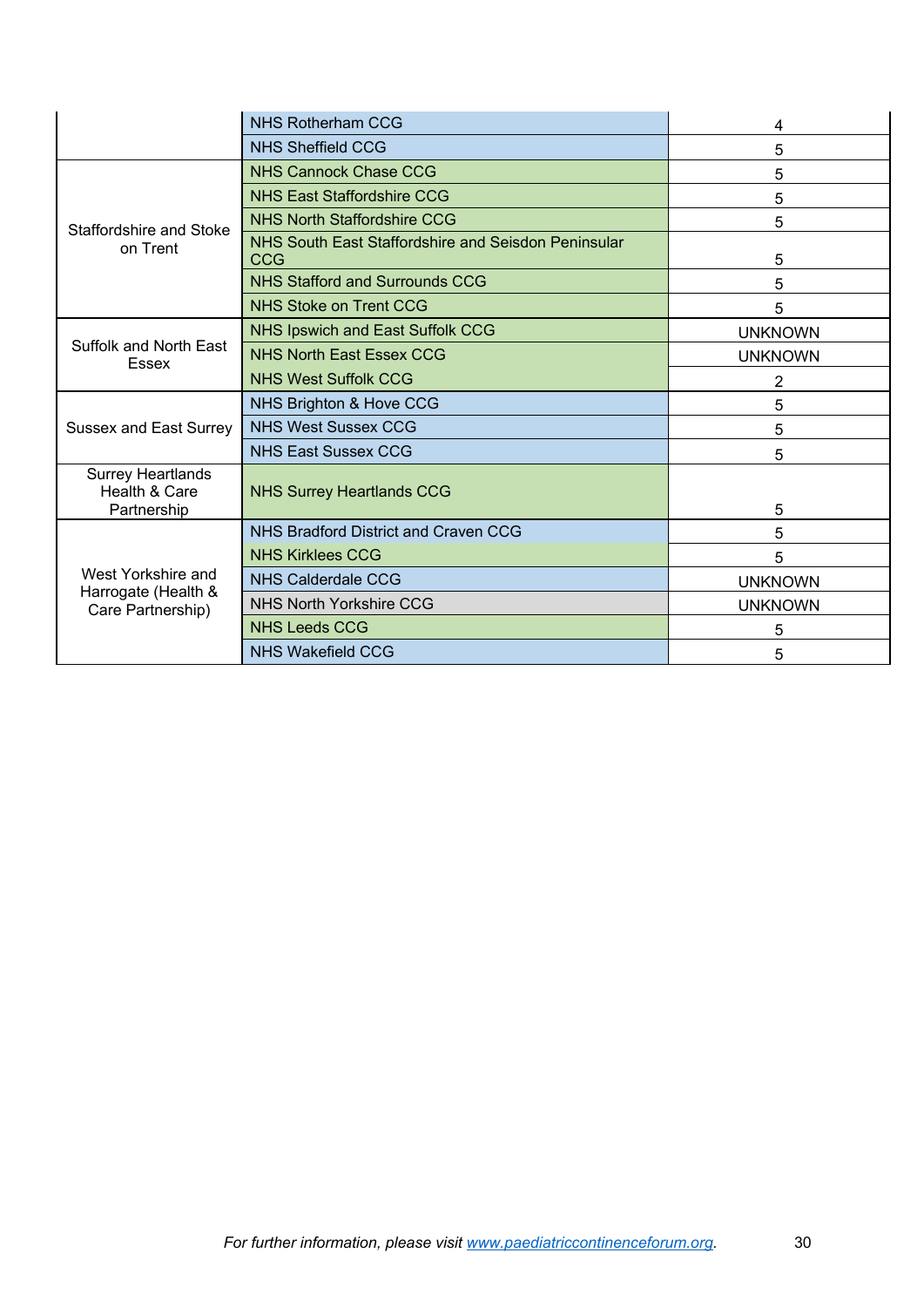# <span id="page-30-0"></span>**Appendix 4: FOI Request**

#### **Freedom of Information Request**

Dear (Name),

I am writing to make a Freedom of Information request to (org name) on behalf of the Paediatric [Continence Forum \(PCF\).](http://www.paediatriccontinenceforum.org/)

The PCF is a group of health professionals, patient representatives and companies that campaign to raise awareness of childhood bladder and bowel (continence) problems through proactive engagement with the Government.

To assess the current situation for children's continence (bladder and bowel services) in the United Kingdom, please would you answer the following questions:

- 1) Please state whether the following five paediatric continence (bladder and bowel) services are commissioned by your CCG/funded by your Health Board:
	- a. Bedwetting *(Yes/No)* If yes, for ages \_\_ to \_\_
	- *b.* Daytime wetting *(Yes/No)* If yes, for ages \_\_ to \_\_
	- c. Toilet training *(Yes/No)* If yes, for ages to
	- d. Constipation/soiling *(Yes/No)* If yes, for ages to
	- *e.* Product (nappy/pad/washable pants) supply for paediatric continence problems *(Yes/No)*

If yes, for ages to

If any of the above services are not commissioned/funded and delivered by your CCG/Health Board, does anyone else provide any of these services? (Yes/No) If yes, please provide details of which partner organisation provides them, which service(s)they provide and the age ranges:

2)

- a. Is there a single (integrated) service for all the above five problems? *(Yes/No)*
- b. If the answer to 2a is yes, is this service led by a paediatric continence advisor? *(Yes/No)*
- c. If the answer to 2a is no, please list the services that are commissioned/provided and the designation of each of the service leads:
- 3) If the answer to 2a is yes, please could you tell us:
	- a. How many children and young people are on the waiting list for this service?
	- b. How long has the child currently at the top of the list had to wait?
- 4) If you answered yes to any part of question 1, please tell us how many children and young people with continence problems are currently on the caseload of the service?
- 5) Do you have any future plans to:
	- a. Commission/provide new paediatric continence service? (Yes/No)
	- b. Review the existing paediatric continence service? (Yes/No) If so, please provide details

6)

a. How many full-time equivalent staff specialising in paediatric continence are currently employed by the services commissioned by your CCG/provided by your Health Board? \_\_\_\_

Please specify whether they: